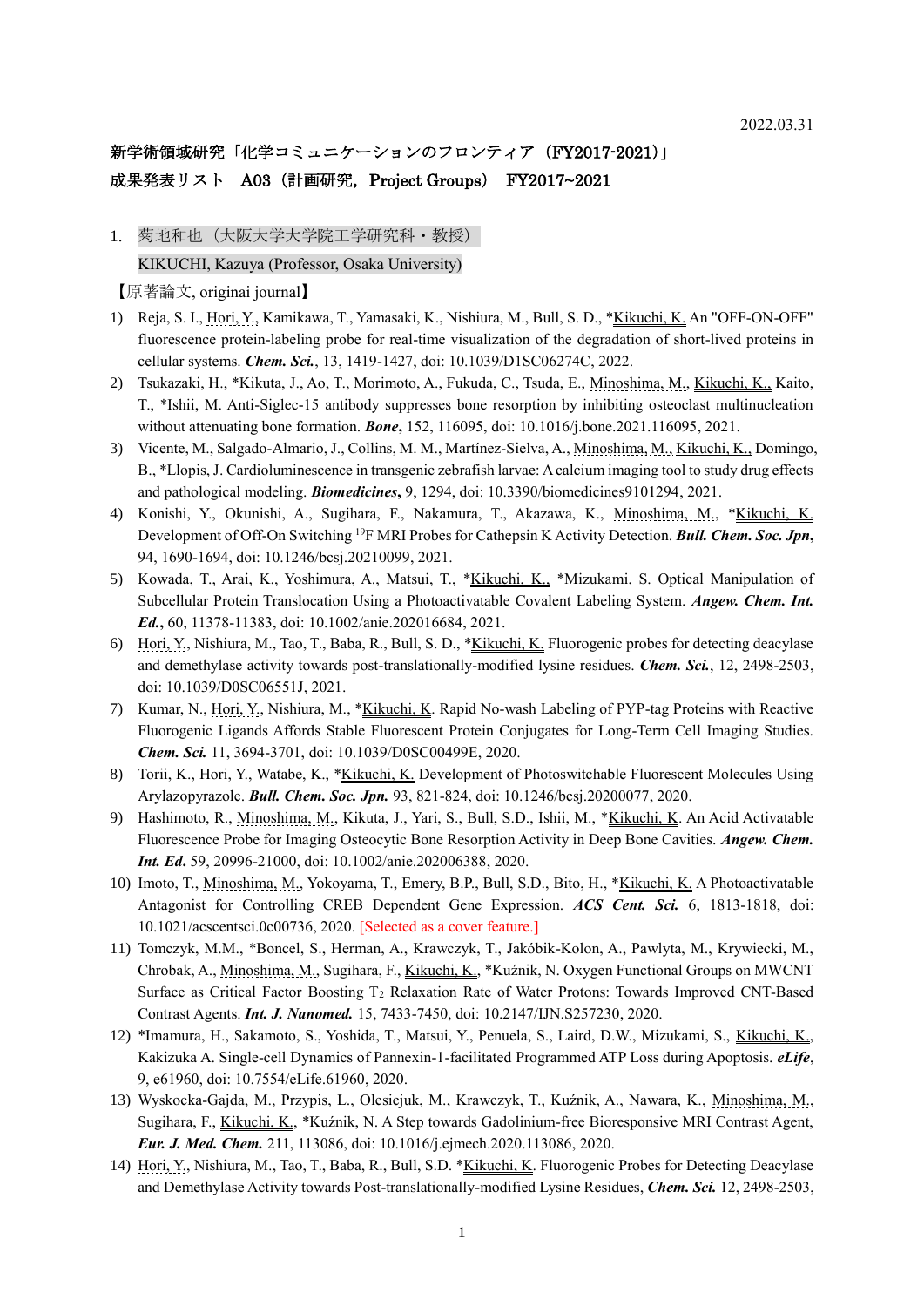doi: 10.1039/D0SC06551J, 2021.

- 15) Kowada, T., Arai, K., Yoshimura, A., Matsui, T., \*Kikuchi, K., \*Mizukami, S. Optical Manipulation of Subcellular Protein Translocation Using a Photoactivatable Covalent Labeling System, *Angew. Chem. Int. Ed***.** 60, 11378-11383, doi: 10.1002/anie.202016684, 2021.
- 16) Gao, J., Hori, Y., Takeuchi, O., \*Kikuchi, K. "Live-Cell Imaging of Protein Degradation Utilizing Designed Protein-Tag Mutant and Fluorescent Probe with Turn-Off Switch" *Bioconjugate Chem*, 31, 577-583, doi: 10.1021/acs.bioconjchem.9b00696, 2020.
- 17) \*Weber, M., Yamada, N., Tian, X., Bull, S.D., Minoshima, M., Kikuchi, K., Mackenzie, A.B., \* James, T.D. "Sensing Peroxynitrite in Different Organelles of Murine RAW264.7 Macrophages with Coumarin-Based Fluorescent Probes" *Front. Chem*. 8, 39, 2020.
- 18) Gao, J., Hori, Y., Nishiura, M., Bordy, M., Hasserodt, J., \*Kikuchi K., "Engineered Protein-tag for Rapid Livecell Fluorogenic Visualization of Proteins by Anionic Probes" *Chem Lett*., 49, 232-235, 2020.
- 19) Imoto, T., Kawase, A., Minoshima, M., Yokoyama, T., Bito, H., \*Kikuchi, K. "Photolytic Release of a Caged Inhibitor of an Endogenous Transcription Factor Enables Optochemical Control of CREB Gene Expression" *Org. Lett*., 22, 22-25, 2020.
- 20) Gao, J., Hori, Y., Shimonura, T., Bordy, M., Hasserodt, J., \*Kikuchi, K. "Development of Fluorogenic Probes for Rapid High-Contrast Imaging of Transient Nuclear Localization of Sirtuin 3" *ChemBioChem*, 21, 656- 662, 2019.
- 21) Imoto, T., Muramatsu, M., Miyasaka, H., Mizukami, S., \*Kikuchi, K. "Improvement in Photostability of Fluorescein by Lanthanide Ions Based on Energy Transfer-based Triplet State Quenching" *Chem. Lett.*, 48, 1181-1184, 2019.
- 22) Minoshima, M., Kikuta, J., Omori, Y., Seno, S., Suehara, R., Maeda, H., Matsuda, H., Ishii, M., \*Kikuchi, K. "In vivo Multicolor Imaging with Fluorescent Probes Revealed the Dynamics and Function of Osteoclast Proton Pumps" *ACS Cent. Sci.*, 5**,** 1059-1066, 2019.
- 23) Benson, S., Fernandez, A., Barth, N., de Moliner, F., Horrocks, M., Herrington, C. S., Abad, J. L., Delgado, A., Kelly, L., Chang, Z., Feng, Y., Nishiura, M., Hori, Y., Kikuchi, K., \*Vendrell, M. "SCOTfluors:Small, Conjugatable, Orthogonal, and Tunable Fluorophores for In Vivo Imaging of Cell Metabolism" *Angew. Chem. Int. Ed.* 131, 6911-6915, 2019.
- 24) Akazawa, K., Sugihara, F., Nakamura, T., Matsushita, H., Mukai, H., Akimoto, R., Minoshima, M., Mizukami, S., \*Kikuchi, K., ''Perfluorocarbon-based <sup>19</sup>F MRI Nanoprobes for In Vivo Multicolor Imaging'', *Angew. Chem. Int. Ed***.**, 57, 16742-16747, 2018.
- 25) Matsuura, Y., Kikuta, J., Kishi, Y., Hasegawa, T., Okuzaki, D., Hirano, T., Minoshima, M., Kikuchi, K., Kumanogoh, A., \* Ishii, M. "In vivo Visualization of Different Modes of Action of Biologic DMARDs Inhibiting Osteoclastic Bone Resorption" *Ann. Rheum. Dis.* 77, 1219-1225, 2018.
- 26) Kikuta, J., Shirazaki, M., Sudo, T., Mizuno, H., Morimoto, A., Suehara, R., Minoshima, M., Kikuchi, K., \*Ishii, M. ''Dynamic Analyses of the Short-term Effects of Different Bisphosphonates Using Intravital Twophoton Microscopy'', *JBMR PLUS*, 2, 362-366, 2018.
- 27) Akazawa, K., Sugihara, F., Minoshima, M., Mizukami, S., \*Kikuchi, K. ''Sensing Caspase-1 Activity Using Activable <sup>19</sup>F MRI Nanoprobes with Improved Turn-on Kinetics'', *Chem. Commun*., 54, 11785-11788, 2018.
- 28) Akazawa, K., Sugihara, F., Nakamura, T., Mizukami, S., \*Kikuchi, K. "Highly Sensitive Detection of Caspase-3/7 Activity in Living Mice Using Enzyme-Responsive <sup>19</sup>F MRI Nanoprobes", *Bioconjug. Chem.*, 29, 1720-1728, 2018.
- 29) Hori, Y., Otomura, N., Nishida, A., Nishiura, M., Umeno, M., Suetake, I., Kikuchi, K. "Synthetic-Molecule/Protein Hybrid Probe with Fluorogenic Switch for Live-Cell Imaging of DNA Methylation" *J. Am. Chem. Soc.* 140, 1686-1690, 2018.
- 30) Furuya, M., Kikuta, J., Fujimori, S., Seno, S., Maeda, H., Shirazaki, M., Uenaka, M., Mizuno, H., Iwamoto, Y., Morimoto, A., Hashimoto, K., Ito, T., Isogai, Y., Kashii, M., Kaito, T., S. Chung, O.U., Lichtler, A.C., Kikuchi, K., Matsuda, H., Yoshikawa, H., \*Ishii, M. "Direct Cell-Cell Contact between Mature Osteoblasts and Osteoclasts Dynamically Controls Their Fucntions In Vivo" *Nat. Commun*. 9, 300, 2018.
- 31) Sato, R., Kozuka, J., Ueda, M., Mishima, R., Kumagai, Y., Yoshimura, A., Minoshima, M., Mizukami, S.,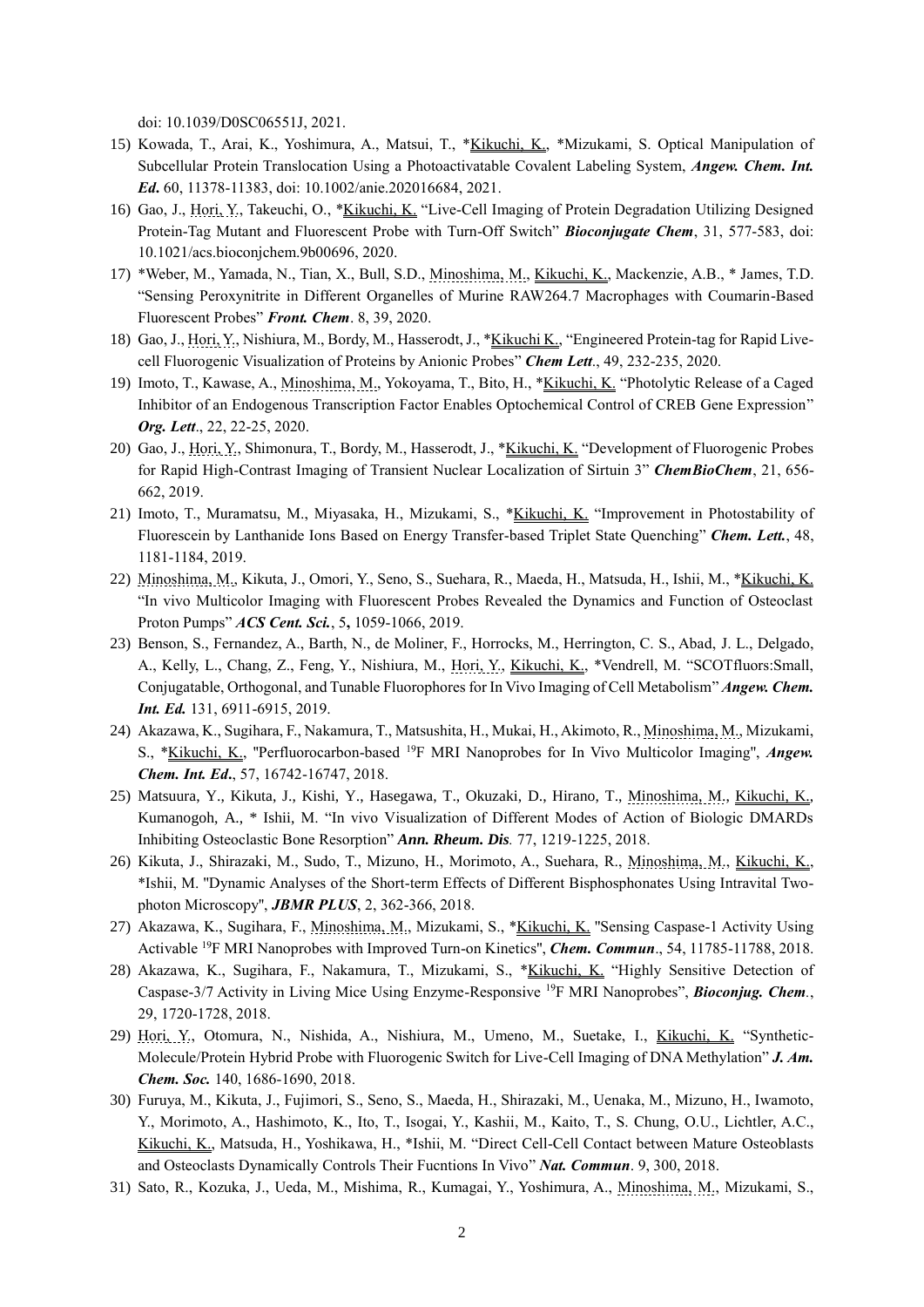\*Kikuchi K. "Intracellular Protein-Labeling Probes for Multicolor Single-Molecule Imaging of Immune Receptor-Adaptor Molecular Dynamics" *J. Am. Chem. Soc*. 139, 17397-17404, 2017.

32) Matsui, Y., Funato, Y., Imamura, H., Miki, H., Mizukami, S., \*Kikuchi, K. "Visualization of Long-term Mg2+ Dynamics in Apoptotic Cells with a Novel Targetable Fluorescent Probe'", *Chem. Sci*., 8, 8255-8264, 2017.

【解説・総説, review】

- 1) 小西祐輝, 杉原文徳, 蓑島維文, 菊地和也. カテプシン K 活性の検出を目指した Off-On スイッ チング <sup>19</sup>F MRI ナノプローブの開発, 日本分子イメージング学会機関誌(JSMI Report), Vol.15 No.1, 29-33, 2022.
- 2) Reja, S. I., Minoshima, M., Hori, Y., \*Kikuchi, K. Near-infrared fluorescent probes: a next-generation tool for protein-labeling applications. *Chem. Sci.*, 12, 3437-3447, doi: 10.1039/D0SC04792A, 2021.
- 3) Reja, S.I., Minoshima, M., Hori, Y., \*Kikuchi, K. Near-infrared Fluorescent Probes: a Next-generation Tool for Protein-labeling Applications. *Chem. Sci.* in press, doi: 10.1039/D0SC04792A, 2021.
- 4) Hori, Y., \*Kikuchi, K. "Chemical Tools with Fluorescence Switches for Verifying Epigenetic Modifications" *Acc. Chem. Res*., 52, 2849-2857, 2019.
- 5) Reja, S.I., Minoshima,,M., Hori, Y., \*Kikuchi, K. "Development of an Effective Protein-labeling System Based on Smart Fluorogenic Probes" *J. Biol. Inorg. Chem*., 24, 443-455, 2019.
- 6) Kumar, N., Hori, Y., \*Kikuchi, K. "Photoactive Yellow Protein and its Chemical Probes: an Approach to Protein Labelling in Living Cells" *J. Biochem.*, 166, 121-127, 2019.
- 7) Kumar, N., Hori, Y., \*Kikuchi, K. "Live-Cell Imaging of DNA Methylation Based on Synthetic-Molecule/Protein Hybrid Probe" *Chem. Rec*., 18, 1672-1680, 2018.

### 【著書】

- 1) 蓑島維文, 菊地和也. 先端の分析法第 2 版 (原理編第 3 章プローブ, MRI プローブ), エヌティー エス出版, 2022.(2022 年 1 月発刊)
- 2) 蓑島維文, 菊地和也. 「第 5 章 2 MRI プローブ」核酸科学ハンドブック, 杉本直己(編), 日本 核酸化学会(監修), 講談社サイエンティフィク, 156-164, 2020.
- 3) 蓑島維文,菊地和也. 「機能性セレンテラジンを用いた発光検出」発光イメージング実験ガイド, 実験医学別冊,永井健治・小澤岳昌編,羊土社,71-78 , 2019.

【招待講演・基調講演】

国際:

- 1) \*Kikuchi, K. Nano-particle based <sup>19</sup>F MRI contrast agent with tunable chemical switches. (#249 Innovative New Chemistry for MRI Contrast), PACIFICHEM2021, Hawaii, USA, Dec. 2021. (招待講演)
- 2) Kikuchi, K. in vivo Imaging Probes to Clarify Cellular and Molecular Functions. RSC Tokyo International Conferences 2020. Tokyo, Japan, Dec. 2020. (plenary lecture) (招待講演)
- 3) Kikuchi, K. "New Biological Findings which were Revealed by Designed Fluorescent Probes" Chemical Biology & Physiology Conference 2019, Portland, OR, USA, December 12-15, 2019(招待講演)
- 4) Kikuchi, K. "In vivo Multicolor Imaging with Fluorescent Probes Revealed Dynamics and Function of Osteoclast Proton Pumps" 16th International, Methods & Applications of Fluorescence (Roger Y Tsien Memorial Symposium), La Jolla, CA USA, August 20-24, 2019(招 待講演)
- 5) Kikuchi, K. "in vivo Chemical Probes for MRI and Fluorescence Imaging" (Keynote lecture) ICBIC-19, International Conference on Biological Inorganic Chemistry, Interlaken, Switzerland, August 11-16, 2019(招待講演)
- 6) Kikuchi, K. "Development of Multifunctional 19F MRI Contrast Agents Based on Fluorineencapsulated Silica Nanoparticle" The Future of Molecular MR: A Cellular and Molecular Imaging Workshop, St. John's, NF Canada, July 14-17, 2019(招待講演)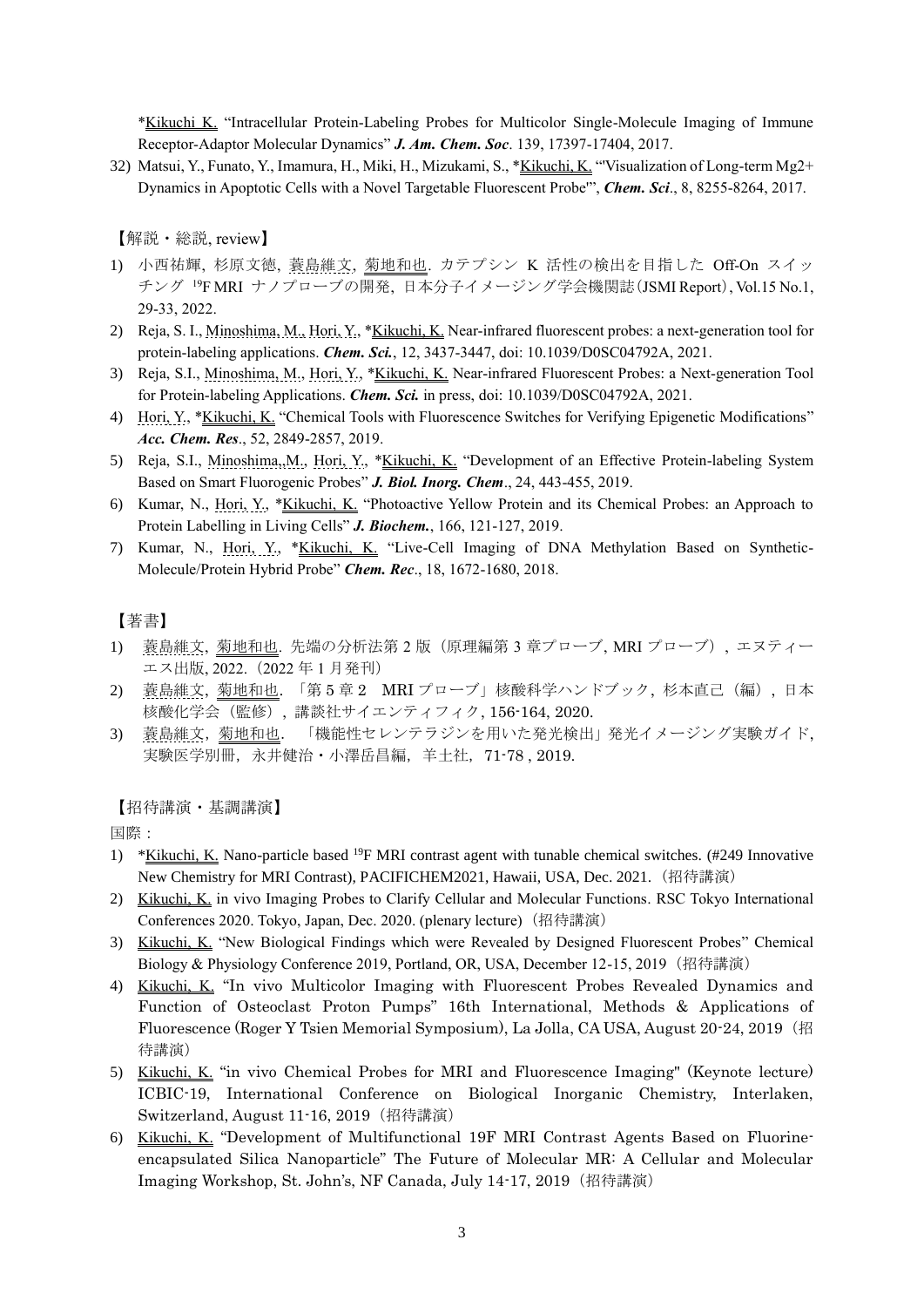- 7) Kikuchi, K. "In Vivo Chemical Probes for MRI and Fluorescence Imaging", 9th Asian Biological Inorganic Chemistry Conference (AsBIC9), 9-14 December 2018, Singapore. (Plenary Lecture)
- 8) Kikuchi, K. "New Biological Findings Which Were Revealed by Designed Chemical Probes", A3 Meeting for Chemical Biology, 31 October-3 November, 2018, Jeju, Korea.
- 9) Kikuchi, K. "Development of Multifunctional <sup>19</sup>F MRI Contrast Agents Based on Fluorine-encapsulated Silica Nanoparticle", Imaging in 2020, 23-27 September, 2018, Wyoming, USA.
- 10) Kikuchi, K. "New Biological Findings Which Were Clarified by Designed Chemical Probes" Ruhr-Universitaet Bochum, Japan Science Days, 5-7 July, 2018, Bochum, Germany.
- 11) Kikuchi, K. "In Vivo Imaging Probes with Tunable Chemical Switches" 6th International Conference on Molecular Sensing and Molecular Logic Gates (MSMLG2018), 3-6 June, 2018, Dalian, China.
- 12) Kikuchi, K. "New Biological Findings Which Were Clarified by Designed Chemical Probes" 2018 Queenstown Molecular Biology Meetings in Shanghai, 22-23 March, 2018, Shanghai, China.
- 13) Kikuchi, K. "Tunable In Vivo Imaging Probes with Functional Metal Complex Switches" 14th International Conference on Applied Bioinorganic Chemistry (ISABC14), 7-10 June, 2017, Toulouse, France. (基調講演)

#### 国内:

- 1) 菊地和也. 化学プローブによって明らかになった生命現象. 日本分析化学会第68年会(日本分 析化学会主催), 千葉, 9 月, 2019.(招待講演)
- 2) 菊地和也. イメージングプローブのデザイン・合成によるケミカルバイオロジー研究. 第19回 日本蛋白質科学会年会 第71回日本細胞生物学会大会 合同年次学会(日本蛋白質科学会、日本 細胞生物学会主催), 神戸, 6 月, 2019.(招待講演)
- 3) 菊地和也.「GLUT4 の糖鎖機能を可視化する局在痕跡イメージングプローブ」日本農芸化学会 2018 年度大会. 名古屋, 3 月, 2018.

【特許等の出願状況】

1) 蓑島維文, 橋本 龍, 菊地和也. ケージド化合物から化合物を放出させる方法. 国立大学法人大阪 大学. 特願 2021-022014, 出願日: 令和 3 年 2 月 15 日. 国内.

【報道記事】

【受賞・表彰】

【アウトリーチ活動】

- 1) 高校生向けに出張授業を行い、関連領域の紹介を行った(宮崎大宮高校, 2018 年 3 月 13 日)。
- 2. 榊原康文(慶應義塾大学理工学部・教授)

SAKAKIBARA, Yasubumi (Professor, Keio University)

- 1) Akiyama, M., \*Sakakibara, Y. Informative RNA base embedding for RNA structural alignment and clustering by deep representation learning. *NAR Genom. Bioinform.* In press, 2022.
- 2) Yoshimura, Y., Hamada, A., Augey, Y., Akiyama, M., \*Sakakibara, Y. Genomic style: yet another deeplearning approach to characterize bacterial genome sequences. *Bioinformatics Advances* 1(1), vbab039, doi.org/10.1093/bioadv/vbab039, 2021.
- 3) Watanabe, N., Ohnuki, Y., \*Sakakibara, Y. Deep learning integration of molecular and interactome data for protein-compound interaction prediction. *J Cheminform.* 13(1), 36, doi: 10.1186/s13321-021-00513-3, 2021.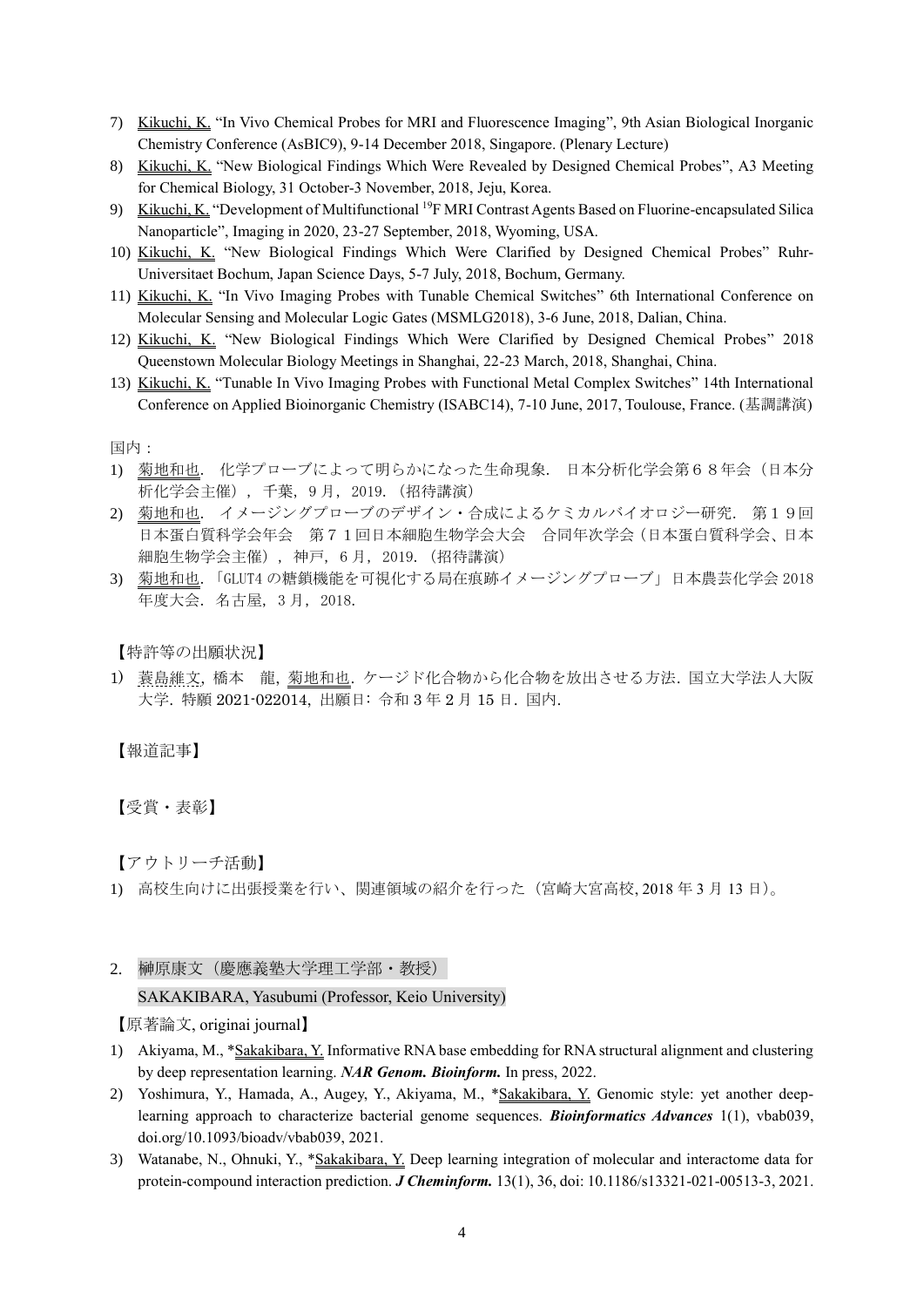- 4) Liang, K.C., \*Sakakibara, Y. MetaVelvet-DL: a MetaVelvet deep learning extension for de novo metagenome assembly. *BMC Bioinform.* 22(6), 427, doi.org/10.1186/s12859-020-03737-6, 2021.
- 5) Jayakumar, V., Nishimura, O., Kadota, M., Hirose, N., Sano, H., Murakawa, Y., Yamamoto, Y., Nakaya, M., Tsukiyama, T., Seita, Y., Nakamura, S., Kawai, J., Sasaki, E., Ema, M., Kuraku, S., \*Kawaji, H., \*Sakakibara, Y. Chromosomal-scale de novo genome assemblies of Cynomolgus Macaque and Common Marmoset. *Sci Data.* 8(1), 159, doi: 10.1038/s41597-021-00935-6, 2021.
- 6) Sato, K., Kato, Y. Prediction of RNA secondary structure including pseudoknots for long sequences, *Brief. Bioinform.* 23, doi: 10.1093/bib/bbab395, 2022. [Press release]
- 7) Kashiwagi, S., \*Sato, K., Sakakibara, Y. A max-margin model for predicting residue-base contacts in protein– RNA interactions. *Life*. 11(11):1135, doi: 10.3390/life11111135, 2021.
- 8) Saito, Y., Oikawa, M., Sato, Nakazawa, T., H., Ito, T., Kameda, T., \*Tsuda, K., \*Umetsu, M. Machinelearning-guided library design cycle for directed evolution of enzymes: the effects of training data composition on sequence space exploration. *ACS Catalysis*, 11(23):14615-14624, doi: 10.1021/acscatal.1c03753, 2021. Selected as Cover Art.
- 9) Suzuki, G., Saito, Y., Seki, M., Evans-Yamamoto, D., Negishi, M., Kakoi, K., Kawai, H., Landry, C.R., \*Yachie, N., \*Mitsuyama, T. Machine learning approach for discrimination of genotypes based on bright-field cellular images. *NPJ Syst. Biol. Appl.* 7(1):31, doi: 10.1038/s41540-021-00190-w, 2021.
- 10) Yamaguchi, H., \*Saito, Y. Evotuning protocols for Transformer-based variant effect prediction on multidomain proteins. *Brief. Bioinformatics*, 22(6):bbab234, doi: 10.1093/bib/bbab234, 2021.
- 11) Tajima, N., Kumagai, T., Saito, Y., \*Kameda, T. Comparative analysis of the relationship between translation efficiency and sequence features of endogenous proteins in multiple organisms. *Genomics*, 113(4):2675-2682, doi: 10.1016/j.ygeno.2021.05.037, 2021.
- 12) Irumagawa, S., Kobayashi, K., Saito, Y., Miyata, T., Umetsu, M., Kameda, T., \*Arai, R. Rational thermostabilisation of four-helix bundle dimeric de novo proteins. *Sci. Rep.*, 11(1):7526, doi: 10.1038/s41598- 021-86952-2, 2021.
- 13) \*Sato, K., Akiyama, M., Sakakibara, Y. RNA secondary structure prediction using deep learning with thermodynamic integration. *Nat. Commun.* 12, 941, doi: 10.1038/s41467-021-21194-4, 2021. [press release]
- 14) Miyazaki, Y., Oda, T., Inagaki, Y., Kushige, H., Saito, Y., Mori, N., Takayama, Y., Kumagai, Y., Mitsuyama, T., \*Kida, S.Y. Adipose-derived mesenchymal stem cells differentiate into heterogeneous cancer-associated fibroblasts in a stroma-rich xenograft model. *Sci. Rep.* 11(1):4690, doi: 10.1038/s41598-021-84058-3, 2021.
- 15) Jayakumar, V., Ishii, H., Seki, M., Kumita, W., Inoue, T., Hase, S., Sato, K., Okano, H., Sasaki, E., \*Sakakibara, Y. An improved de novo genome assembly of the common marmoset genome yields improved contiguity and increased mapping rates of sequence data. *BMC Genomics* 21, 243, doi: 10.1186/s12864-020-6657-2, 2020.
- 16) Kurumida, Y., Saito, Y., \*Kameda, T. Predicting antibody affinity changes upon mutations by combining multiple predictors. *Sci. Rep.* 10(1):19533, doi: 10.1038/s41598-020-76369-8, 2020.
- 17) Lee, J.H., Saito, Y., Park, S,J., \* Nakai, K. Existence and possible roles of independent non-CpG methylation in the mammalian brain. *DNA Research*, 27(4):dsaa020, doi: 10.1093/dnares/dsaa020, 2020.
- 18) Nguyen, T. D., Saito, Y., \*Kameda, T. CodonAdjust: a software for in silico design of a mutagenesis library. *Protein Eng. Des. Sel.* 32(11):503-511, doi: 10.1093/protein/gzaa013, 2019.
- 19) Liang KC, \*Sakakibara, Y. MetaVelvet-DL: a MetaVelvet deep learning extension for de novo metagenomics assembly. *BMC Bioinformatics*, in press, 2020.
- 20) Nakato, R., \*Wada, Y., Nakaki, R., Nagae, G., Katou, Y., Tsutsumi, S., Nakajima, N. Fukuhara, H., Iguchi, A., Kohro, T., Kanki, Y., Saito, Y., Kobayashi, M., Izumi-Taguchi, A., Osato, N., Tatsuno, K., Kamio, A., Hayashi-Takanaka, Y., Wada, H., Ohta, S., Aikawa, M., Nakajima, H., Nakamura, M., McGee, R. C., Heppner, K. W., Kawakatsu, T., Genno, M., Yanase, H., Kume, H., Senbonmatsu, T., Homma, Y., Nishimura, S., Mitsuyama, T., Aburatani, H., \* Kimura, H., \* Shirahige, K. Comprehensive epigenome characterization reveals diverse transcriptional regulation across human vascular endothelial cells. *Epigenetics Chromatin*, 12:77, 2019.
- 21) Saito, Y., Kitagawa, W., Kumagai, T., Tajima, N., Nishimiya, Y., Tamano, K., Yasutake, Y., \* Tamura, T., \*Kameda, T. Developing a codon optimization method for improved expression of recombinant proteins in actinobacteria. *Sci. Rep.* 9(1):8338, 2019. [press release]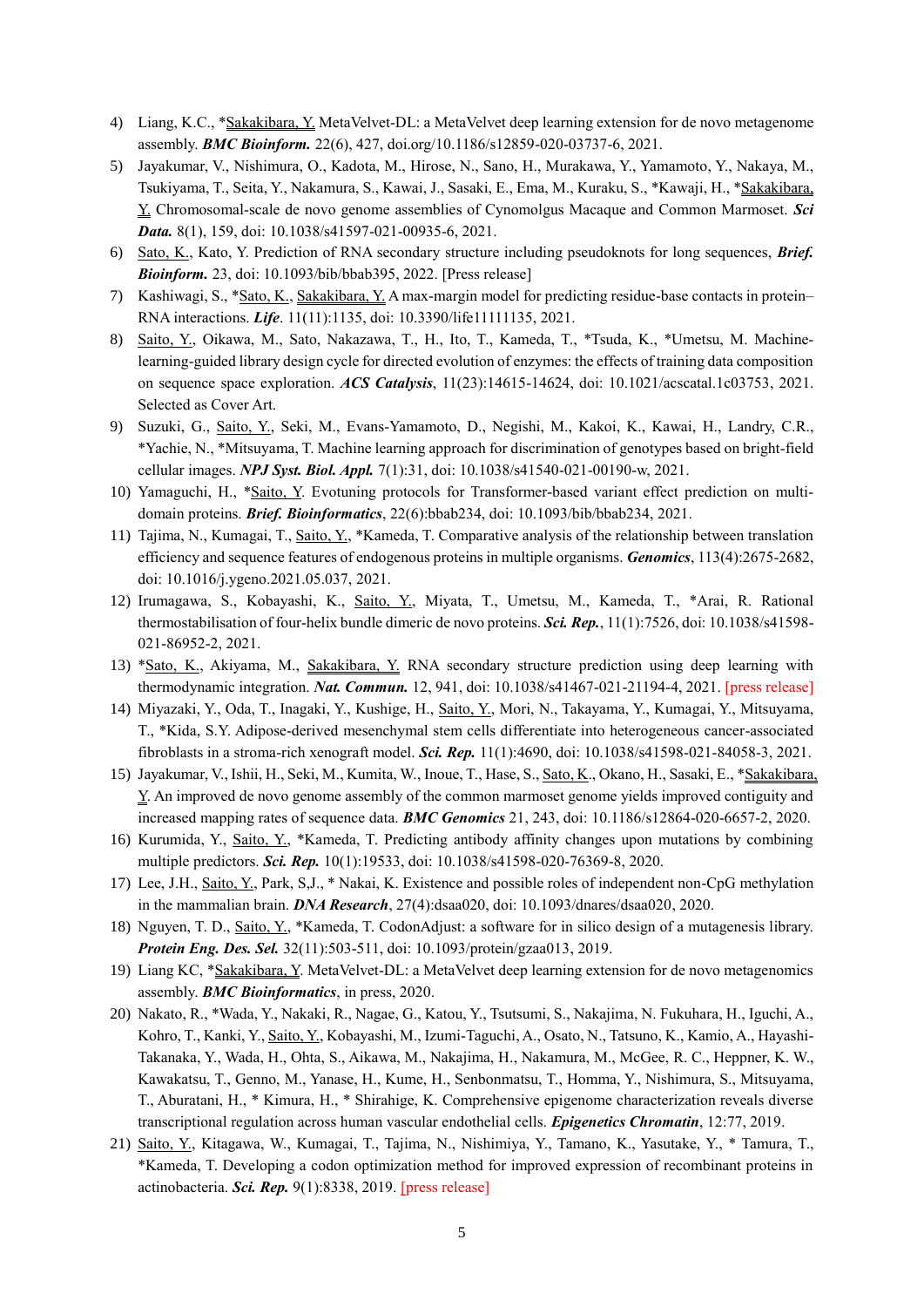- 22) Hirohara, M., Saito, Y., Koda, Y., Sato, K., Sakakibara, Y. Convolutional neural network based on SMILES representation of compounds for detecting chemical motif. *BMC Bioinformatics*, 19, 526, 2018.
- 23) Aoto, Y., Okumura, K., Hachiya, T., Hase, S., Wakabayashi, Y., Ishikawa, F., Sakakibara, Y. Time-Series Analysis of Tumorigenesis in a Murine Skin Carcinogenesis Model. *Sci. Rep.* 8, 12994, 2018.
- 24) Aoki, G., Sakakibara, Y. Convolutional neural networks for classification of alignments of non-coding RNA sequences. *Bioinformatics*, 34, i237-i 244, 2018.
- 25) Akiyama, M., Sato, K., Sakakibara, Y. A max-margin training of RNA secondary structure prediction integrated with the thermodynamic model. *J Bioinform Comput Biol*, 16, 1840025-1840025, 2018.
- 26) Saito, Y., Oikawa, M., Nakazawa, H., Niide, T., Kameda, T., Tsuda, K., Umetsu, M. Machine-Learning-Guided Mutagenesis for Directed Evolution of Fluorescent Proteins. *ACS Synthetic Biology*, 7, 2014-2022, 2018.
- 27) Aoto, Y., Hachiya, T., Okumura, K., Hase, S., Sato, K., Wakabayashi, Y., Sakakibara, Y. DEclust: A statistical approach for obtaining differential expression profiles of multiple Conditions. *PLoS One*, 12, e0188285, 2017.

【解説・総説, review】

- 1) 佐藤健吾. MXfold2: 深層学習にもとづく RNA の高精度な二次構造予測プログラム. バイオサイエ ンスとインダストリー, 79(6):482-483, 2021.
- 2) 佐藤健吾. 世界最高精度の RNA 二次構造予測を達成-熱力学モデルと深層学習の効果的な組み合 わせ. 化学, 76(7):42-46, 2021.
- 3) \*梅津光央, 齋藤 裕, 亀田倫史, 津田宏治. 機械学習を用いたタンパク質デザイン. 生物物理, 61(3):177-179, 2021. doi: 10.2142/biophys.61.177.
- 4) \*齋藤 裕. ゲノムは遺伝子を単語とする文章である(か?). バイオサイエンスとインダストリー, 79(1):49, 2021.
- 5) \*齋藤 裕. 機械学習による生体分子の機能改良. *JSBi Bioinformatics Review*, 1(1):12-17, 2020. doi: 10.11234/jsbibr.2020.2.
- 6) \*齋藤 裕, 北川 航, 亀田倫史. 放線菌におけるタンパク質生産量向上のための新規コドン最適化 技術. バイオサイエンスとインダストリー, 78(5):412-413, 2020.
- 7) 梅津光央, 齋藤 裕, 亀田倫史, 津田宏治. 機械学習が道先案内するタンパク質の進化分子工学. *BIO INDUSTRY*, 36(12):55-63, 2019.
- 8) Saito, Y. Comparative Epigenomics. *Encyclopedia of Bioinformatics and Computational Biology.* 3284 (354-362) Elsevier, 2018.

### 【著書】

【招待講演・基調講演】

国内:

- 1) 榊原康文. 医療と AI(人工知能)のマッチング. 第 94 回日本内分泌学会学術総会. オンライン開催. 4 月, 2021. (特別講演)
- 2) 齋藤 裕. タンパク質工学における機械学習の利用. 公益社団法人新化学技術推進協会ライフサイ エンス技術部会反応分科会 技術セミナー「AI の基礎と応用:タンパク質の機能改変を題材に」. オンライン開催. 12 月, 2020.
- 3) 榊原康文. 慶應大学における医療へのAI活用の現状と動向について. 公益社団法人日本技術士会 神奈川県支部 第 80 回 CPD 講座「ここまで進んだ医療・生命科学への AI の活用」. 波止場会館, 神奈川県, 5 月, 2019.(招待講演)
- 4) 齋藤 裕. 人工知能と実験の融合による生物工学研究. 公益社団法人日本技術士会神奈川県支部 第 80回 CPD 講座「ここまで進んだ医療·生命科学への AI の活用」. 波止場会館, 神奈川県, 5 月, 2019. (招待講演)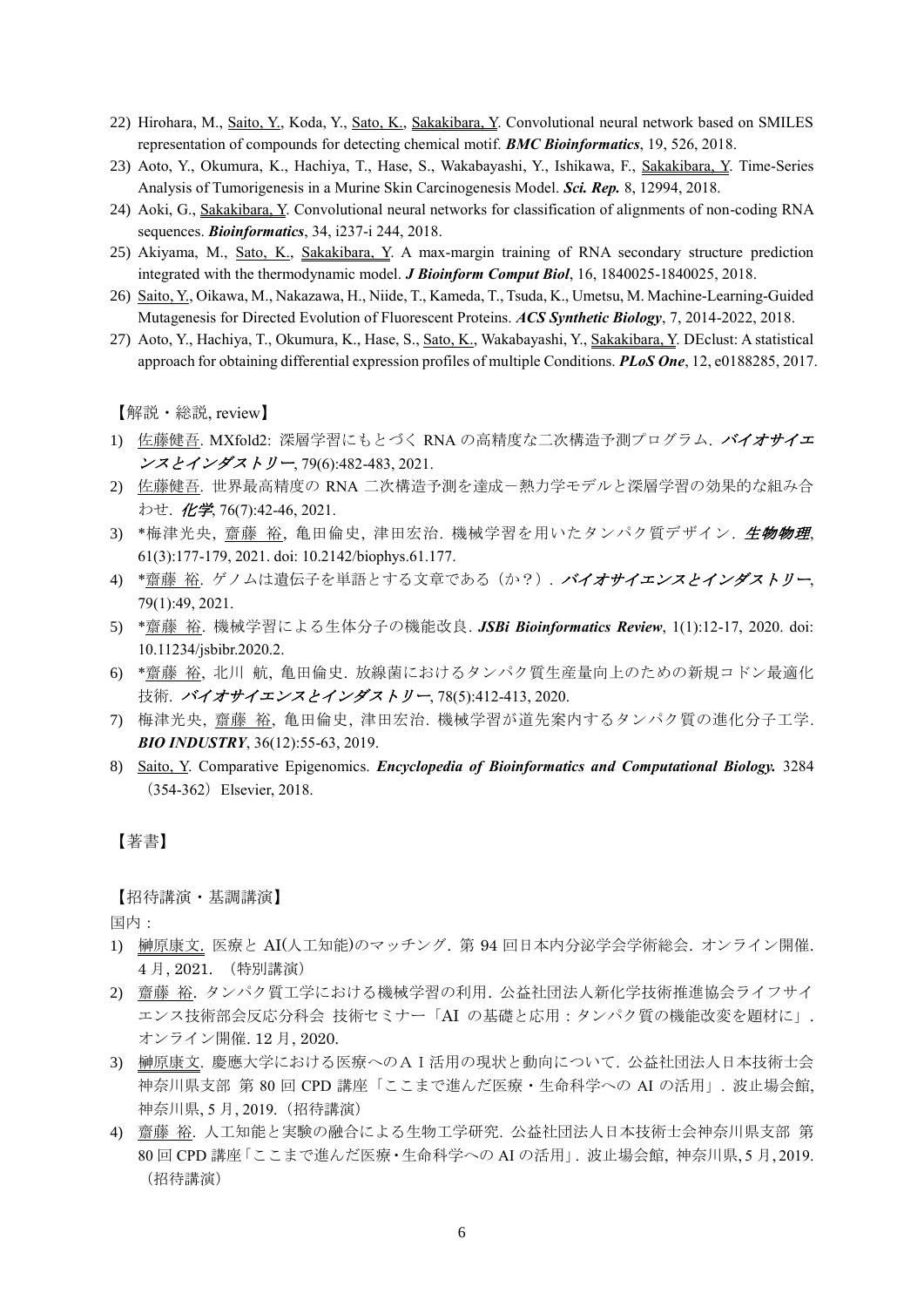5) 佐藤健吾. 「機械学習を用いた RNA 二次構造予測」日本バイオインフォマティクス学会九州地域 部会セミナー. 九州大学西新プラザ, 12 月, 2018.

【特許等の出願状況】

【報道記事】

- 1) 「慶大と阪大、より複雑で長い RNA の二次構造を高速に予測可能に」, 日本経済新聞, 2021. 10. 6.
- 2) 「慶大と阪大、より複雑で長い RNA の二次構造を高速に予測可能に」, 日経バイオテク, 2021. 10. 6.
- 3) 「慶大など、RNA2次構造を高速・高精度に予測 計算モデルを変更」, 日刊工業新聞, 2021. 10. 6.
- 4) 「人工知能で酵素を自動設計-様々な機能性タンパク質開発の加速に期待-」, 東北大学 HP, 理化 学研究所 HP

https://www.tohoku.ac.jp/japanese/newimg/pressimg/tohokuuniv-press20211202\_01web\_ai.pdf https://www.riken.jp/press/2021/20211202\_4/index.html

5) 「東北大と理研、タンパク質の機能設計を人工知能によって効率化する手法を開発」, 日本経済新 聞電子版

https://www.nikkei.com/article/DGXLRSP622897\_S1A201C2000000/

- 6) 「RNA 二次構造予測で世界最高精度を達成」, 慶應義塾大学 HP URL: https://www.keio.ac.jp/ja/press-releases/2021/2/12/28-78076/
- 7) 「産総研グループ 微生物の蛋白質量を向上 遺伝子配列設計技術で」, 薬事日報 (朝刊17面, 7/17, 2019)
- 8) 「微生物のタンパク質生産量向上 産総研 遺伝子配列設計技術開発」, 科学新聞 (朝刊 1 面, 6/28, 2019)
- 9) 「産総研 微生物利用たんぱく質 生産量向上へ新手法」, 化学工業日報 (朝刊 3 面, 6/14, 2019)

【受賞・表彰】

- 1) Best Talk Award (First Prize). Hideki Yamaguchi, Yutaka Saito. Evotuning protocols for Transformer-based variant effect prediction on multi-domain proteins. The 29th International Conference on Intelligent Systems for Molecular Biology and The 20th European Conference on Computational Biology (ISMB / ECCB 2021). Online, Jul 25 - Jul 30, 2021.
- 2) ポスター賞 . Hideki Yamaguchi, Yutaka Saito. Accurate prediction of variant effects by efficient incorporation of evolutionary information into Transformer-based deep learning. 第 21 回 日本蛋白質科学 会年会. 6/16 - 6/18, 2021. オンライン開催.
- 3) 齋藤 裕. ポスター賞, 「深層強化学習を用いた二次構造に基づく RNA 配列の設計」, 第 9 回生命 医薬情報学連合大会(IIBMP2020), 2020 年 9 月 3 日.
- 4) 優秀ポスター発表賞. Hideki Yamaguchi, Yutaka Saito. Evolutionary training protocols for deep representation learning of multi-domain proteins. 日本バイオインフォマティクス学会 2020 年年会, 第 9 回 生命医薬情報学連合大会 (IIBMP 2020). 9/1 - 9/3, 2020. オンライン開催.
- 5) 優秀ポスター発表賞. Shuzo Fukunaga, Hideki Yamaguchi, <u>Yutaka Saito</u>. 深層表現学習によるタンパク 質の指向性進化と自然進化の関連解析. 日本バイオインフォマティクス学会 2020 年年会, 第 9 回 生命医薬情報学連合大会 (IIBMP 2020). 9/1 - 9/3, 2020. オンライン開催.
- 6) Best Activator Award. Shuzo Fukunaga, Hideki Yamaguchi, Yutaka Saito. 深層表現学習によるタンパク 質の指向性進化と自然進化の関連解析. 生命情報科学若手の会 第 12 回研究会. 8/27 - 8/28, 2020. オ ンライン開催.

【アウトリーチ活動】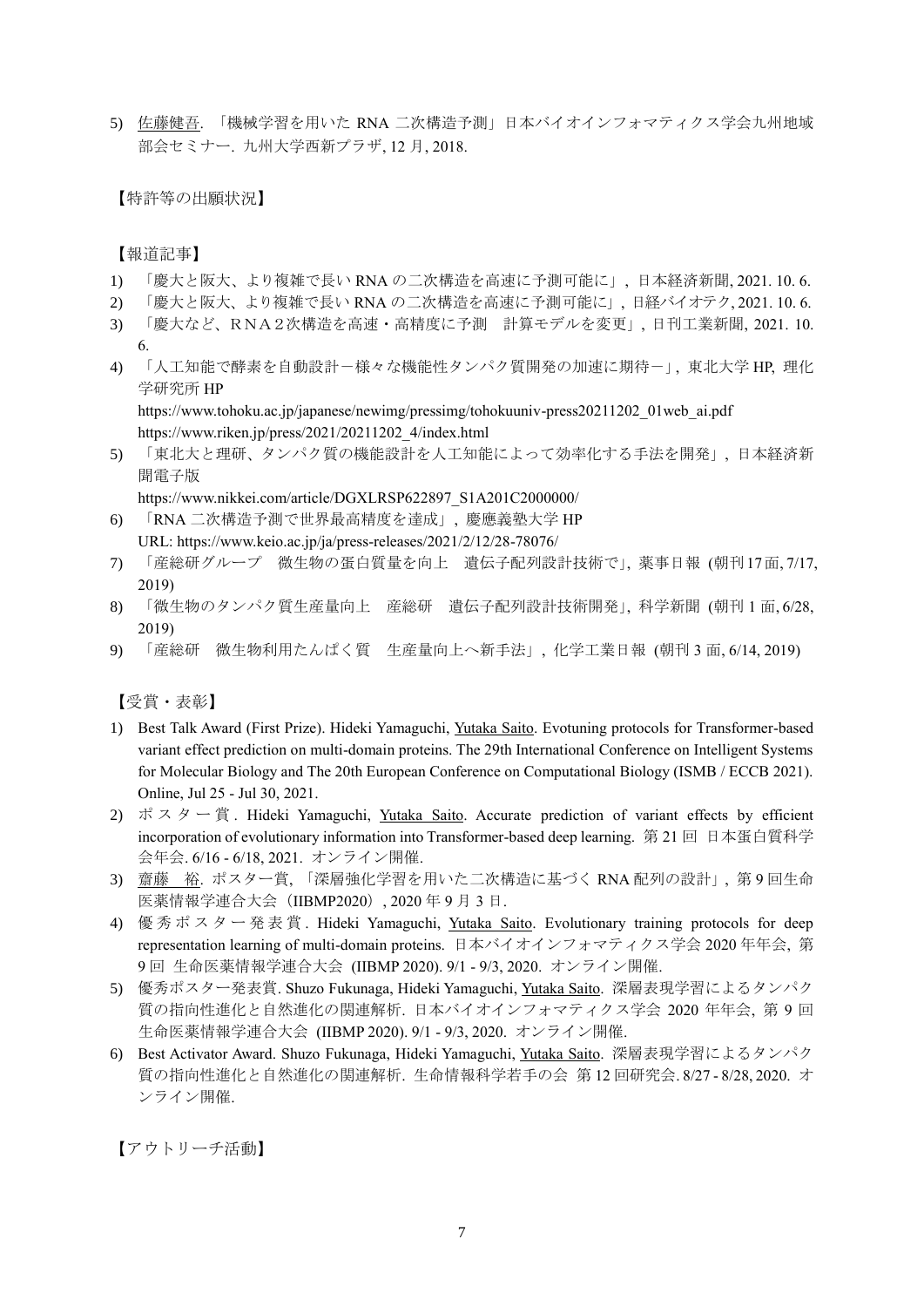## 3. Charles Boone (理化学研究所環境資源科学研究センター・チームリーダー) Charles M. Boone (Team Leader, RIKEN Center for Sustainable Research Science)

- 1) Ohnuki, S., Ogawa, I., Itto-Nakama, K., Lu, F., Ranjan, A., Kabbage, M., Gebre, AA., Yamashita, M., Li, SC., Yashiroda, Y., Yoshida, S., Usui, T., Piotrowski, JS., Andrews, BJ., Boone, C., Brown, GW., Ralph, J., \*Ohya, Y. High-throughput platform for yeast morphological profiling predicts the targets of bioactive compounds. *NPJ Syst. Biol. Appl.* 8, 3, doi: 10.1038/s41540-022-00212-1, 2022.
- 2) Kubo, K., Itto-Nakama, K., Ohnuki, S., Yashiroda, Y., Li, SC., Kimura, H., Kawamura, Y., Shimamoto, Y., Tominaga, KI., Yamanaka, D., Adachi, Y., Takashima, S., Noda, Y., Boone, C., \*Ohya, Y. Jerveratrum-type steroidal alkaloids inhibit β-1,6-glucan biosynthesis in fungal cell walls. *Microbiol. Spectr.* 10, e0087321, doi: 10.1128/spectrum.00873-21, 2022.
- 3) Fu, C., Zhang, X., Veri, AO., Iyer, KR., Lash, E., Xue, A., Yan, H., Revie, NM., Wong, C., Lin, ZY., Polvi, EJ., Liston, SD., VanderSluis, B., Hou, J., Yashiroda, Y., Gingras, AC., Boone, C., O'Meara, TR., O'Meara, MJ., Noble. S., Robbins, N., \*Myers, CL., \*Cowen, LE. Leveraging machine learning essentiality predictions and chemogenomic interactions to identify antifungal targets. *Nat. Commun.* 12, 6497, doi: 10.1038/s41467- 021-26850-3, 2021.
- 4) Nsamba, ET., Bera, A., Costanzo, M., Boone, C., \*Gupta, ML. Tubulin isotypes optimize distinct spindle positioning mechanisms during yeast mitosis. *J. Cell Biol.* 220, e202010155, doi: 10.1083/jcb.202010155, 2021.
- 5) Persaud, R., Li, SC., Chao, JD., Forestieri, R., Donohue, E., Balgi, AD., Zheng, X., Chao, JT., Yashiroda, Y., Yoshimura, M., Loewen, CJR., Gingras, AC., \*Boone, C., \*Av-Gay, Y., \*Roberge, M., \*Andersen, RJ. Clionamines stimulate autophagy, inhibit *Mycobacterium tuberculosis* survival in macrophages, and target Pik1. *Cell Chem. Biol.* doi: 10.1016/j.chembiol.2021.07.017, 2021.
- 6) Safizadeh, H., Simpkins, SW., Nelson, J., Li, SC., Piotrowski, JS., Yoshimura, M., Yashiroda, Y., Hirano, H., Osada, H., Yoshida, M., Boone, C., \*Myers, CL. Improving measures of chemical structural similarity using machine learning on chemical-genetic interactions. *J. Chem. Inf. Model.* 61, 4156, doi: 10.1021/acs.jcim.0c00993, 2021.
- 7) Arita, Y., Kim, G., Li, Z., Friesen, H., Turco, G., Wang, RY., Climie, D., Usaj, M., Hotz, M., Stoops, E., Baryshnikova, A., \***Boone, C.**, \*Botstein, D., \*Andrews, BJ., \*McIsaac, S. A genome-scale yeast library with inducible expression of individual genes. *Mol. Syst. Biol.* 17, e10207. doi: 10.15252/msb.202110207, 2021.
- 8) Costanzo, M., Hou, J., Messier, V., Nelson, J., Rahman, M., VanderSluis, B., Wang, W., Pons, C., Ross, C., Usaj, M., San Luis, BJ., Shuteriqi, M., Koch, EN., Aloy, P., \*Myers, CL., \*Boone, C., \*Andrews, B. Environmental robustness of the global yeast genetic interaction network. *Science* 372, eabf8424, doi: 10.1126/science.abf8424, 2021.
- 9) Tomita, K., \*Yashiroda, Y., Matsuo, Y., Piotrowski, JS., Li, SC., Okamoto, R., Yoshimura, M., Kimura, H., Kawamura, Y., Kawamukai, M., Boone, C., Yoshida, M., Nojiri, H., \*Okada, K. Genome-wide screening of genes associated with momilactone B sensitivity in the fission yeast *Schizosaccharomyces pombe*. *G3 (Bethesda)* 11, jkab156, doi: 10.1093/g3journal/jkab156, 2021.
- 10) Kintaka, R., Makanae, K., Namba, S., Kato, H., Kito, K., K., Ohnuki, S., Ohya, Y., Andrews, B. J., Boone, C., \*Moriya, H. Genetic profiling of protein burden and nuclear export overload. *Elife* 9, e54080, doi: 10.7554/eLife.54080, 2020.
- 11) Usaj, M. M., Sahin, N., Friesen, H., Pons, C., Usaj, M., Masinas, M. P. D., Shuteriqi, E., Shkurin, A., Aloy, P., Morris, Q., \*Boone, C., \*Andrews, B. J. Systematic genetics and single-cell imaging reveal widespread morphological pleiotropy and cell-to-cell variability. *Mol. Syst. Biol.* 16, e9243, doi: 10.15252/msb.20199243, 2020.
- 12) Zhou, FL., Li, SC., Zhu, Y., Guo, WJ., Shao, LJ., Nelson, J., Simpkins, S., Yang, DH., Liu, Q., Yashiroda, Y., Xu, JB., Fan, YY., Yue, JM., Yoshida, M., Xia, T., \*Myers, CL., \*Boone, C., \*Wang, MW. Integrating yeast chemical genomics and mammalian cell pathway analysis. *Acta Pharmacol. Sin***.** 40, 1245-1255, 2019.
- 13) Simpkins, SW., Deshpande, R., Nelson, J., Li, SC., Piotrowski, JS., Ward, HN., Yashiroda, Y., Osada, H.,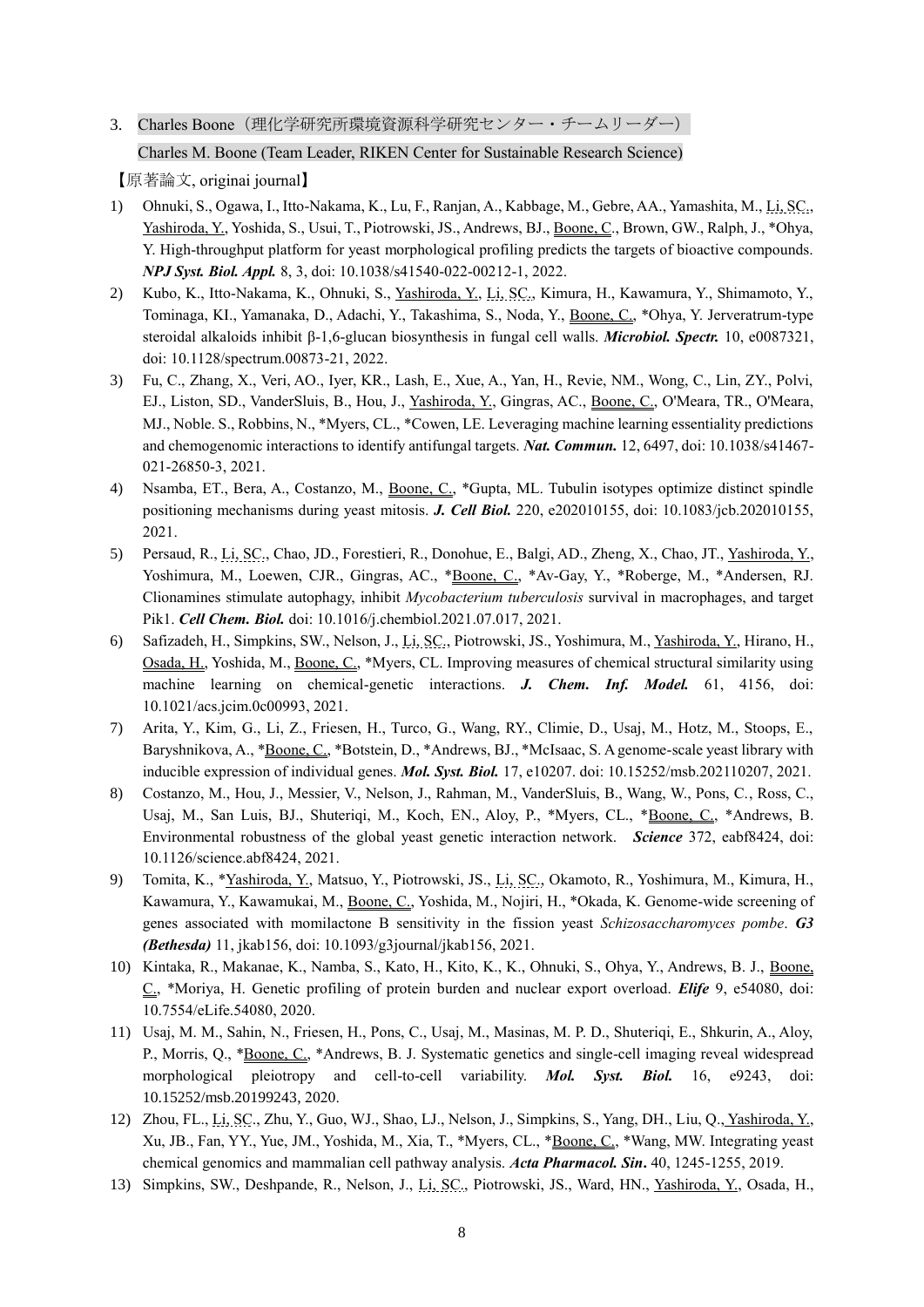Yoshida, M., Boone, C., \*Myers, CL. Using BEAN-counter to quantify genetic interactions from multiplexed barcode sequencing experiments. *Nat. Protoc***.** 14, 415-440, 2019.

- 14) Simpkins, SW., Nelson, J., Deshpande, R., Li, SC., Piotrowski, JS., Wilson, EH., Gebre, AA., Safizadeh, H., Okamoto, R., Yoshimura, M., Costanzo, M., Yashiroda, Y., Ohya, Y., Osada, H., Yoshida, M., \*Boone, C., \*Myers, CL*.* Predicting bioprocess targets of chemical compounds through integration of chemical-genetic and genetic interactions. *PLoS Comput. Biol.* 14, e1006532, 2018.
- 15) Nelson, J., Simpkins, SW., Safizadeh, H., Li, SC., Piotrowski, JS., Hirano, H., Yashiroda, Y., \*Osada, H., \*Yoshida, M., \*Boone, C., \*Myers CL. MOSAIC: a chemical-genetic interaction data repository and web resource for exploring chemical modes of action. *Bioinformatics* 34, 1251-1252, 2018.
- 16) Piotrowski, JS., Li, SC., Deshpande, R., Simpkins, SW., Nelson, J., Yashiroda, Y., Barber, JM., Safizadeh, H., Wilson, E., Okada, H., Gebre, AA., Kubo, K., Torres, NP., LeBlanc, MA., Andrusiak, K., Okamoto, R., Yoshimura, M., DeRango-Adem, E., van Leeuwen, J., Shirahige, K., Baryshnikova, A., Brown, GW., Hirano, H., Costanzo, M., Andrews, B., Ohya, Y., \*Osada, H., \*Yoshida, M., \*Myers, CL., \*Boone, C. Functional annotation of chemical libraries across diverse biological processes. *Nat. Chem. Biol.* 13, 982-993, 2017.

【解説・総説, review】

- 1) \*Kuzmin, E., Taylor, JS., Boone, C. Retention of duplicated genes in evolution. *Trends Genet.* 38, 59, doi: 10.1016/j.tig.2021.06.016, 2022.
- 2) Usaj, MM, Yeung, CHL., Friesen, H., Boone, C., \*Andrews, BJ. Single-cell image analysis to explore cell-tocell heterogeneity in isogenic populations. *Cell Syst.* 12, 608, doi: 10.1016/j.cels.2021.05.010, 2021.
- 3) \*Yashiroda, Y., Yoshida, Y. Intraspecies cell-cell communication in yeast. *FEMS Yeast Res*. 19, foz071, 2019.

### 【著書】

1) 八代田陽子, 吉田稔. 第 9 章酵母ケミカルゲノミクスを用いた化合物作用機序解明のための大規模 高速解析法. 酵母菌・麹菌・乳酸菌の産業応用展開(五味勝也, 阿部敬悦監修), pp. 79-86, 2018.

【招待講演・基調講演】

国際:

- 1) Boone Charles. Institute of Molecular Genetics and Cell Biology, Ulm University, Germany, July. 2021. (invited talk)
- 2) Boone Charles. CIFAR, Fungal Kingdom, July 2021. (invited talk)
- 3) Boone Charles. CIFAR, Fungal Kingdom, Nov. 2021. (invited talk)
- 4) Boone Charles. Genetic Network Analysis of the NGLY1 Pathway. International Symposium on Glycolipidologue. Wako, Jan. 2020. (招待講演)
- 5) Yashiroda, Y. Yeast Chemical Genomic Approach for Target Identification. Asian Chemical Biology Initiative (ACBI) 2019 Yangon Meeting, Yangon, Myanmar, January, 2019.
- 6) Boone Charles. Mapping Genetic Networks on a Global Scale. From Genetic Networks to a Cellular Wiring Diagram, Tokyo, Japan, April, 2017.

国内:

- 1) 八代田陽子. 酵母ケミカルゲノミクス法による化合物の標的同定. 第 19 回日本蛋白質科学会年会 第 71 回日本細胞生物学会大会合同年次大会共催シンポジウム「化学コミュニケーションのフロン ティア」, 神戸, 6 月, 2019.(招待講演)
- 2) Boone Charles. 「Mapping Chemical-Genetic Interactions to Link Bioactive Compounds to Cellular Targets」 「化学コミュニケーションのフロンティア」第 2 回公開シンポジウム. 京都, 2 月, 2018.
- 3) 八代田陽子. 「アミノ酸取り込みを調節する酵母細胞間相互作用」 ライフイベントを紡ぐ栄養環 境への適応機構. 2017 年度生命科学系学会合同年次大会ワークショップ. 神戸, 12 月, 2017.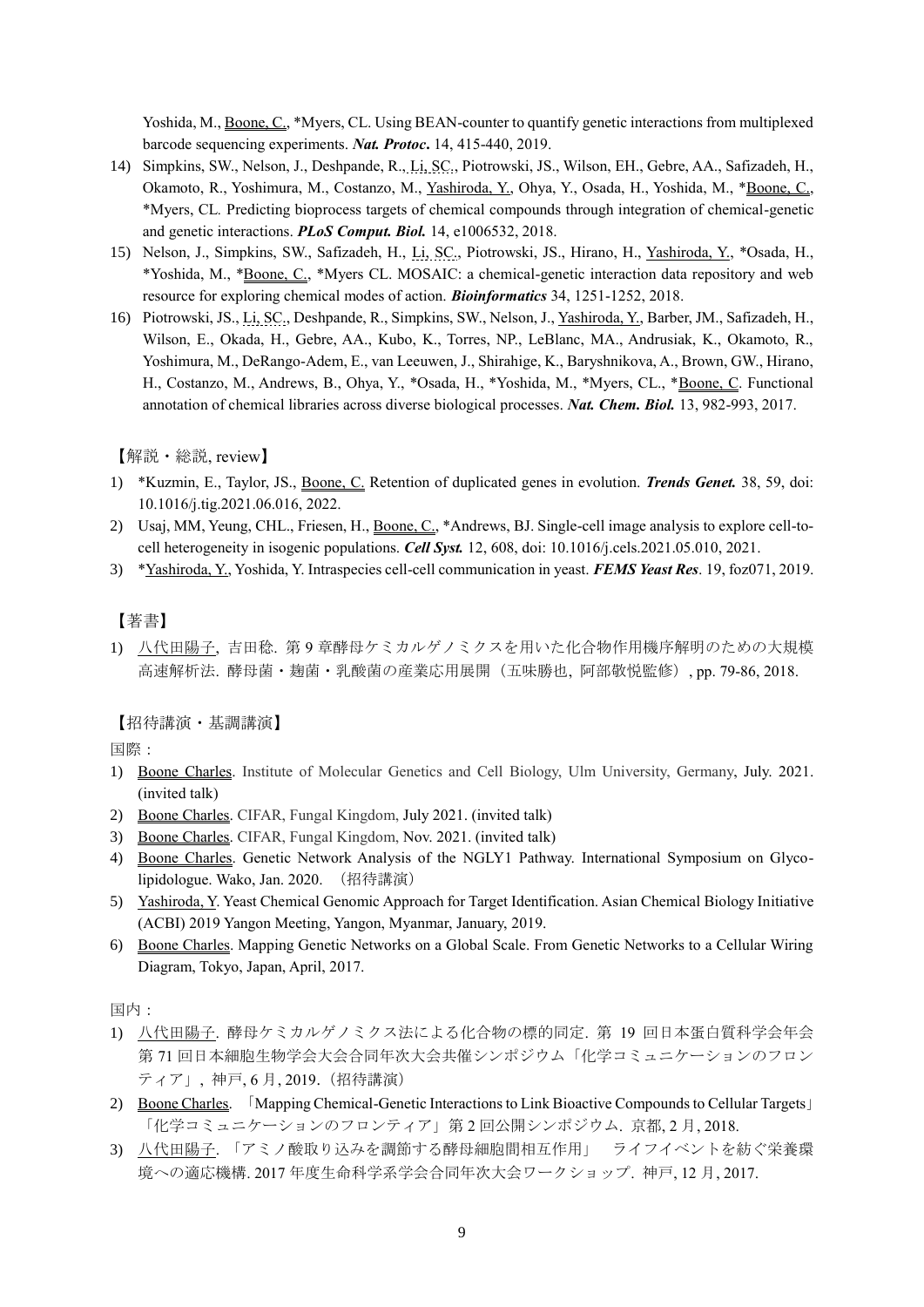- 4) 八代田陽子. 「脂肪酸化合物を介した酵母細胞間のコミュニケーション」 ファイトバイオーム: 植物化学物質による生物間コミュニケーションへの誘い. 第 54 回植物化学シンポジウム. 東京, 11 月, 2017.
- 5) 八代田陽子. 「窒素代謝を変えるコミュニケーション-脂肪酸をつかった分裂酵母の種の生存戦略-」 微生物の「声」が聴きたくて…単細胞生物のコミュニケーションスキル. 第 69 回日本生物工学会 シンポジウム. 東京, 9 月, 2017.

【特許等の出願状況】

【報道記事】

- 1) 「Drugs Made in Nature: Donnelly Researchers Team up with Japanese Scientists to Mine Microbes for New Therapeutics」, Donnelly Centre News. URL: https://www.thedonnellycentre.utoronto.ca/node/1341
- 2) "A smarter way to screen molecular libraries" RIKEN Research (October 6, 2017) http://www.riken.jp/en/research/rikenresearch/highlights/20170023/
- 3) 「化合物の標的機能を決定するツールを開発-酵母の化学遺伝学アプローチで化合物の標的予測 /同定が迅速に-」、理化学研究所、プレスリリース (July 25, 2017) http://www.riken.jp/pr/press/2017/20170725\_1
- 4) "Scientists Enlist Baker's Yeast to Find New Medicines", University of Toronto, News (July 17, 2017) http://www.thedonnellycentre.utoronto.ca/news/scientists-enlist-baker's-yeast-find-new-medicines

【受賞・表彰】

1) RIKEN Researcher Incentive Award in FY2017, "Target Identification Using an Integrated Chemical Genomic Approach", LI Sheena, March 2018

【アウトリーチ活動】

- 1) 理化学研究所主催の一般公開(埼玉県和光市, 2019 年 4 月 21 日)の進路相談会において、小・中・ 大学生(3 名)に対する相談員を務めた。(八代田陽子)
- 2) 東京大学女子卒業生同窓会さつき会の会報「さつき」第 58 号(2019 年 5 月発行、理系研究職特 集)にて研究職·研究内容について執筆した。(八代田陽子)
- 3) 理化学研究所主催の見学プログラム(埼玉県和光市, 2019 年 6 月 14 日)において、一般の方 15 名に対して、創薬研究の紹介を行った。(八代田陽子)
- 4) 理化学研究所主催の高校生見学プログラム (埼玉県和光市, 2019 年 11 月 15 日) において、埼玉 県立和光国際高等学校 3 年生 27 名に対して、創薬研究の紹介を行った。(八代田陽子)
- 5) 理化学研究所主催の高校生見学プログラム (埼玉県和光市, 2019 年 12 月 11 日) において、武蔵 越生高等学校(埼玉県)の生徒 15 名に対して、創薬研究の紹介を行った。(八代田陽子)
- 6) 第 41 回日本分子生物学会年会(パシフィコ横浜, 2018 年 11 月 28 日~30 日)において、【化学コミ ュニ】後援によるワークショップ『生物間の化学コミュニケーション ~化合物を通した生命の生 き残り戦略~(Chemical communication, a survival strategy of living organisms)』を開催した。(八代田 陽子)
- 7) 理化学研究所主催の高校生見学プログラム(埼玉県和光市, 2018 年 10 月 3 日)において、岩手県 立一関第一高等学校(2年生40名、引率2名)に対して、創薬研究の紹介を行った。(八代田陽子)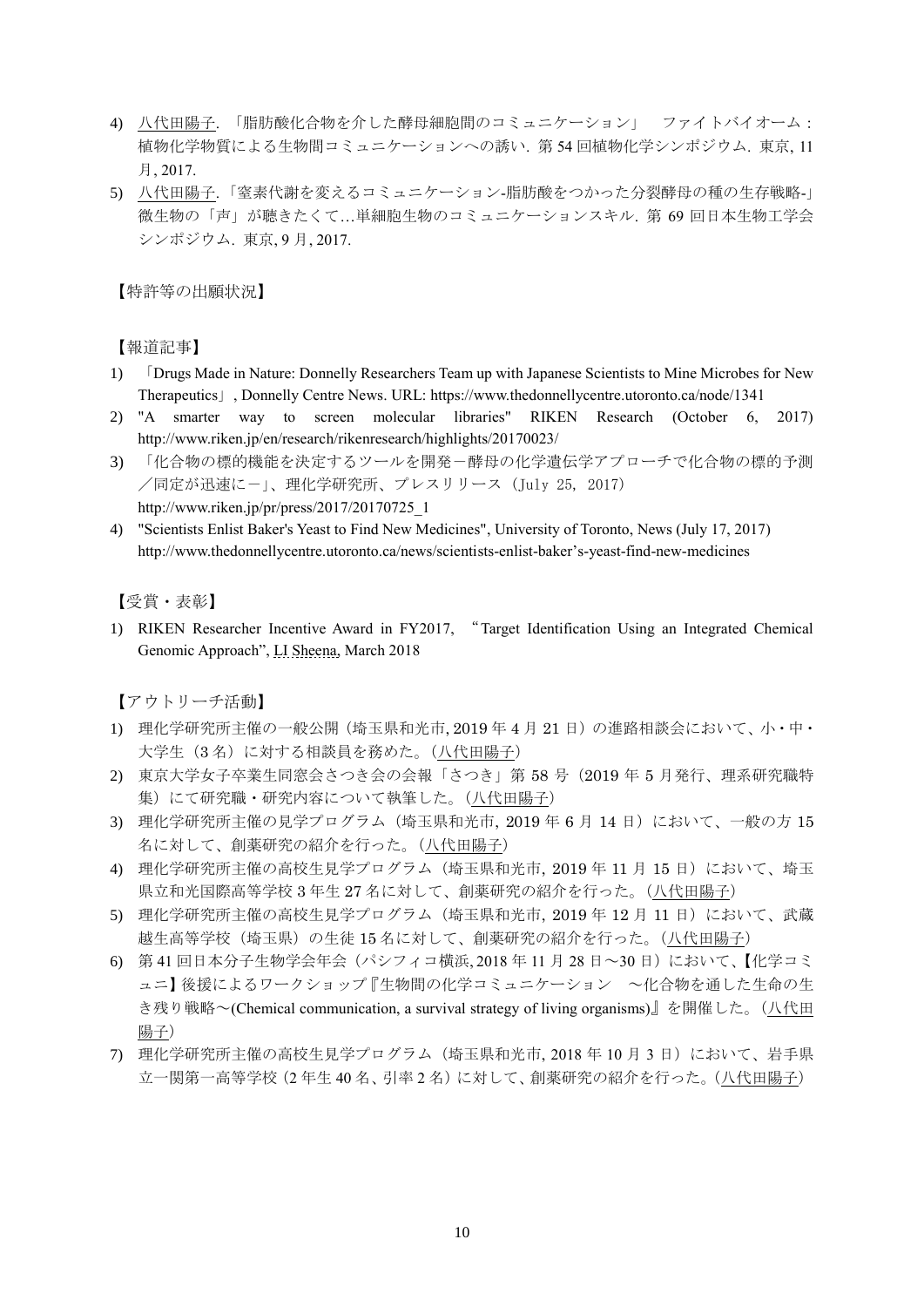4. 長田裕之(理化学研究所環境資源科学研究センター・グループディレクター)

## OSADA Hiroyuki (Group Director, RIKEN Center for Sustainable Research Science Chemical Biology Research Group)

- 1) Yoshioka, H., Kawamura, T., Muroi, M., Kondoh, Y., Honda, K., Kawatani, M., Aono, H., Waldmann, H., Watanabe, N., \*Osada, H. Identification of a small molecule that enhances ferroptosis via inhibition of ferroptosis suppressor protein 1 (FSP1). *ACS Chem. Biol.* in press. [Press release]
- 2) Jang, J.P., Jang, M., Nogawa, T., Takahashi, S., Osada, H., Ahn, J.S., Ko, S.K., \*Jang, J.H. RK-270D and E, oxindole derivatives from *Streptomyces* sp. with anti-angiogenic activity. *J. Microbiol. Biotechnol.* doi: 10.4014/jmb.2110.10039, 2022.
- 3) Liu, H., Panjikar, S., Sheng, X., Futamura, Y., Zhang, C., Shao, N., Osada, H., \*Zou, H. β-Methyltryptamine provoking the crucial role of strictosidine synthase Tyr151-OH for its stereoselective pictet-spengler reactions to tryptoline-type alkaloids. *ACS Chem. Biol.* 17, 187-197, doi: 10.1021/acschembio.1c00844, 2022
- 4) Takemori, T., Sugimoto-Ishige, A., Nishitsuji, H., Futamura, Y., Harada, M., Kimura-Someya, T., Matsumoto, T., Honma, T., Takana, M., Yaguchi, M., Isono, K., Koseki, H., Osada, H., Miki, D., Saito, T., Tanaka, T., Fukami, T., Goto, T., Shirouzu, M., Shimotohno, K., \*Chayama, K. Establishment of a monoclonal antibody against human NTCP that blocks HBV infection. *J. Virol.* doi: 10.1128/JVI.01686-21, 2022.
- 5) Yoshida, J., Ohishi, T., Abe, H., Ohba, S.I., Inoue, H., Usami, I., Amemiya, M., Oriez, R., Sakashita, C., Dan, S., Sugawara, M., Kawaguchi, T., Ueno, J., Asano, Y., Ikeda, A., Takamatsu, M., Amori, G., Kondoh, Y., Honda, K., Osada, H., Noda, T., Watanabe, T., Shimizu, T., Shibasaki, M., \*Kawada, M. Mitochondrial complex I inhibitors suppress tumor growth through concomitant acidification of the intra- and extracellular environment. *iScience* 24, 103497, doi: 10.1016/j.isci.2021.103497, 2021. [Press release]
- 6) Abdelhakim, I.A., Bin Mahmud, F., Motoyama, T., Futamura, Y., Takahashi, S., \*Osada, H. Dihydrolucilactaene, a potent antimalarial compound from *Fusarium* sp. RK97-94. *J. Nat. Prod.* 85,63-69, doi: 10.1021/acs.jnatprod.1c00677, 2022.
- 7) Lee, J.W., Ong, T.G., Samian, M.R., The, A.H., Watanabe, N., Osada, H., \*Ong, E.BB. Screening of selected ageing-related proteins that extend chronological life span in yeast *Saccharomyces cerevisiae. Sci Rep.* 11, 24148, doi: 10.1038/s41598-021-03490-7, 2021.
- 8) Ishihama, N., Choi, S.W., Noutoshi, Y., Saska, I., Asai, S., Takizawa, K., He, S.Y., Osada, H., \*Shirasu, K. Oxicam-type non-steroidal anti-inflammatory drugs inhibit NPR1-mediated salicylic acid pathway. *Nat. Commun.* 12, 7303, doi: 10.1038/s41467-021-27489-w, 2021. [Press release]
- 9) Kashiwa, T., Motoyama, T., Yoshida, K., Yun, C.S., \*Osada, H. Tenuazonic acid production is dispensable for virulence, but its biosynthetic gene expression pattern is associated with the infection of *Pyricularia oryzae*. *Biosci. Biotechnol. Biochem.* 86,135-139, doi: 10.1093/bbb/zbab195, 2021.
- 10) Lopez, J.A.V., Nogawa, T., Yoshida, K., Futamura, Y., \*Osada, H. 2-Methylthio-*N* 7 -methyl-cis-zeatin, a new antimalarial natural product isolated from a Streptomyces culture. *Biosci. Biotechnol. Biochem.* 86, 31-36, doi: 10.1093/bbb/zbab192, 2021.
- 11) \*Kawatani, M., Aono, H., Shimizu, T., Ohkura, S., Hiranuma, S., Muroi, M., Ogawa, N., Ohishi, T., Ohba, S.I., Kawada, M., Yamazaki, K., Dan, S., \*Osada, H. Identification of dihydroorotate dehydrogenase inhibitors-indoluidins-that inhibit cancer cell growth. *ACS Chem. Biol.* 16, 2570-2580, doi: 10.1021/acschembio.1c00625, 2021.
- 12) Zhu, H., Cai, Y., Ma, S., Futamura, Y., Li, J., Zhong, W., Zhang, X., Osada, H., \*Zou, H. Privileged biorenewable secologanin-based diversity-oriented synthesis for pseudo-natural alkaloids: uncovering novel neuroprotective and antimalarial frameworks. *ChemSusChem* 14, 5320-5327, doi: 10.1002/cssc.202101868, 2021.
- 13) Jang, J.P., Kwon, M.C., Nogawa, T., Takahashi, S., Osada, H., Ahn, J.S., Ko, S.K., Jang, J.H. Thiolactomide: a new homocysteine thiolactone derivative from Streptomyces sp. with neuroprotective activity. *J. Microbiol. Biotechnol.* 31, 667-1671, doi: 10.4014/jmb.2108.08015, 2021.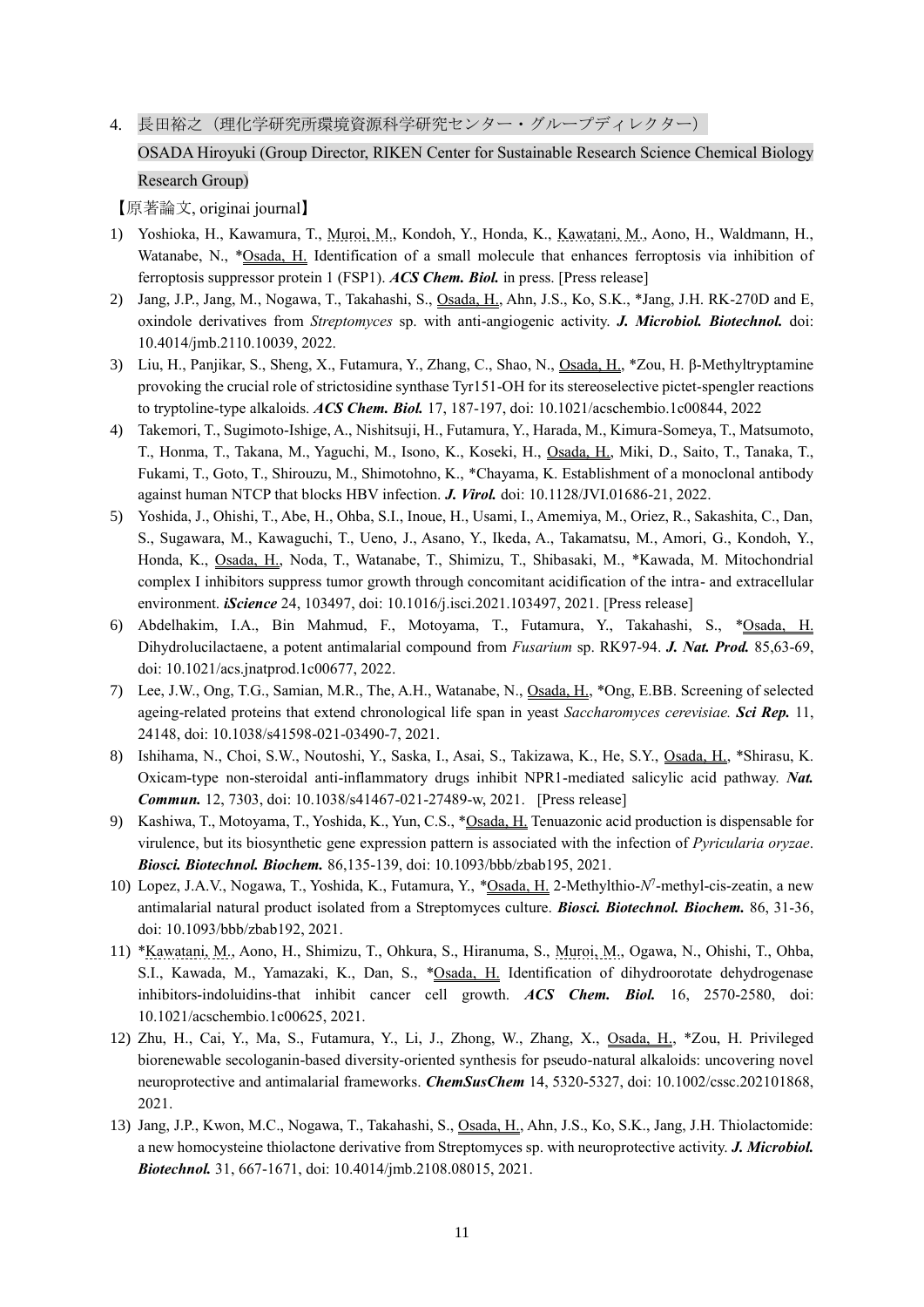- 14) Mendoza, A., Takemoto, Y., Cruzado, K.T., Masoud, S.S., Nagata, A., Tantipanjaporn, A., Okuda, S., Kawagoe, F., Sakamoto, R., Odagi, M., Mototani, S., Togashi, M., Kawatani, M., Aono, H., Osada, H., Nakagawa, H., Higashi, T., Kittaka, A., Nagasawa, K., \*Uesugi, M. Controlled lipid β-oxidation and carnitine biosynthesis by a vitamin D metabolite. *Cell Chem. Biol*. doi: 10.1016/j.chembiol.2021.08.008, 2021. [Press release]
- 15) Kako, S., Tabuchi, M., \*Miyazawa, K., Tanaka, M., Minamoto, C., Asano, Y., Kimura, F., Aoki, Y., Sato, T., Kawatani, M., Osada, H., Maeda, H., Goto, S. Does local injection of reveromycin A inhibit tooth movement without causing systemic side effects? *Eur. J. Orthod.* 43, 658-664, doi: 10.1093/ejo/cjaa067, 2021.
- 16) Liu, H., Futamura, Y., Wu, H., Ishiyama, A., Zhang, T., Shi, T., Zheng, Q., Iwatsuki, M., Ōmura, S., Zou, H., \*Osada, H. Discovery of 3-cinnamamido-N-substituted benzamides as potential antimalarial agents. *Med. Chem.* 17, 1207-1218, doi: 10.2174/1573406416666200817160708, 2021.
- 17) Nakatani, K., Maehama, T., Nishio, M., Otani, J., Yamaguchi, K., Fukumoto, M., Hikasa, H., Hagiwara, S., Nishina, H., Mak, T.W., Honma, T., Kondoh, Y., Osada, H., Yoshida, M., \*Suzuki, A. Alantolactone is a natural product that potently inhibits YAP1/TAZ through promotion of reactive oxygen species accumulation. *Cancer Sci.* 112, 4303-4316, doi: 10.1111/cas.15079, 2021.
- 18) Moon, J.Y., Adams, E., Miyazaki, T., Kondoh, Y., Muroi, M., Watanabe, N., Osada, H., \*Shin, R. Cesium tolerance is enhanced by a chemical which binds to BETA-GLUCOSIDASE 23 in *Arabidopsis thaliana*. *Sci. Rep.* 11, 21109, doi: 10.1038/s41598-021-00564-4, 2021.
- 19) Sakamoto, T., Fukui, Y., Kondoh, Y., Honda, K., Shimizu, T., Hara, T., Hayashi, T., Saitoh, Y., Murakami, Y., Inoue, J.I., Kaneko, S., Osada, H., \*Seiki, M. Pharmacological inhibition of Mint3 attenuates tumour growth, metastasis, and endotoxic shock. *Commun. Biol.* 4, 1165, doi: 10.1038/s42003-021-02701-1, 2021.
- 20) Fujiyama, K., Kato, N., Re, S., Kinugasa, K., Watanabe, K., Takita, R., Nogawa, T., Hino, T., Osada, H., Sugita, Y., Takahashi, S., \*Nagano, S. Molecular basis for two stereoselective Diels-Alderases that produce decalin skeletons. *Angew. Chem. Int. Ed. Engl.* 60, 22401-22410, doi: 10.1002/anie.202106186, 2021. [Press release]
- 21) \*Motoyama, T., Ishii, T., Kamakura, T., \*Osada, H. Screening of tenuazonic acid production-inducing compounds and identification of NPD938 as a regulator of fungal secondary metabolism. *Biosci. Biotechnol. Biochem*. 85, 2200-2208, doi: 10.1093/bbb/zbab143, 2021.
- 22) Miyazawa, K., Asano, Y., \*Tabuchi, M., Kako, S., Kawatani, M., Osada, H., Maeda, H., Goto, S. Local administration of reveromycin A ointment suppressed alveolar bone loss in mice. *J. Pharmacol. Sci*. 147, 40- 47, doi: 10.1016/j.jphs.2021.05.011, 2021.
- 23) Sakai, K., Takao, R., Koshino, H., Futamura, Y., Osada, H., \*Takahashi, S. 6,9-Dihydroxytetrangulol, a novel angucyclinone antibiotic accumulated in kiqO gene disruptant in the biosynthesis of kinanthraquinone. *J. Antibiot*. 74, 593-595, doi: 10.1038/s41429-021-00442-1, 2021.
- 24) Safizadeh, H., Simpkins, S.W., Nelson, J., Li, S.C., Piotrowski, J.S., Yoshimura, M., Yashiroda, Y., Hirano, H., Osada, H., Yoshida, M., Boone, C., \*Myers, C.L. Improving measures of chemical structural similarity using machine learning on chemical-genetic interactions. *J. Chem. Inf. Model*. 61, 4156-4172, doi: 10.1021/acs.jcim.0c00993, 2021.
- 25) Rawa, M.S.A, Nogawa, T., Okano, A., Futamura, Y., Wahab, H.A., \*Osada, H. Zealpeptaibolin, an 11-mer cytotoxic peptaibol group with 3 Aib-Pro motifs isolated from Trichoderma sp. RK10-F026. *J. Antibiot*. 74, 485-495, doi: 10.1038/s41429-021-00429-y, 2021.
- 26) \*Kawatani, M., Aono, H., Hiranuma, S., Shimizu, T., Muroi, M., Ogawa, N., Ohishi, T., Ohba, S.I., Kawada, M., Nogawa, T., Okano, A., Hashizume, D., \*Osada, H. Identification of a small-molecule glucose transporter inhibitor, glutipyran, that inhibits cancer cell growth. *ACS Chem. Biol.* 16, 1576-1586, doi: 10.1021/acschembio.1c00480, 2021.
- 27) Yoshida, K., Kondoh, Y., Nakano, T., Bolortuya, B., Kawabata, S., Iwahashi, F., Nagano, E., \*Osada, H. New abscisic acid derivatives revealed adequate regulation of stomatal, transcriptional, and developmental responses to conquer drought. *ACS Chem. Biol*. 16, 1566-1575, oi: 10.1021/acschembio.1c00451, 2021.
- 28) Nagashima, S., Maruyama, J., Honda, K., Kondoh, Y., Osada, H., Nawa, M., Nakahama, K.I., Ishigami-Yuasa, M., Kagechika, H., Sugimura, H., Iwasa, H., Arimoto-Matsuzaki, K., Nishina, H., \*Hata, Y. CSE1L promotes nuclear accumulation of transcriptional coactivator TAZ and enhances invasiveness of human cancer cells. *J. Biol. Chem*. 297, 100803, doi: 10.1016/j.jbc.2021.100803, 2021.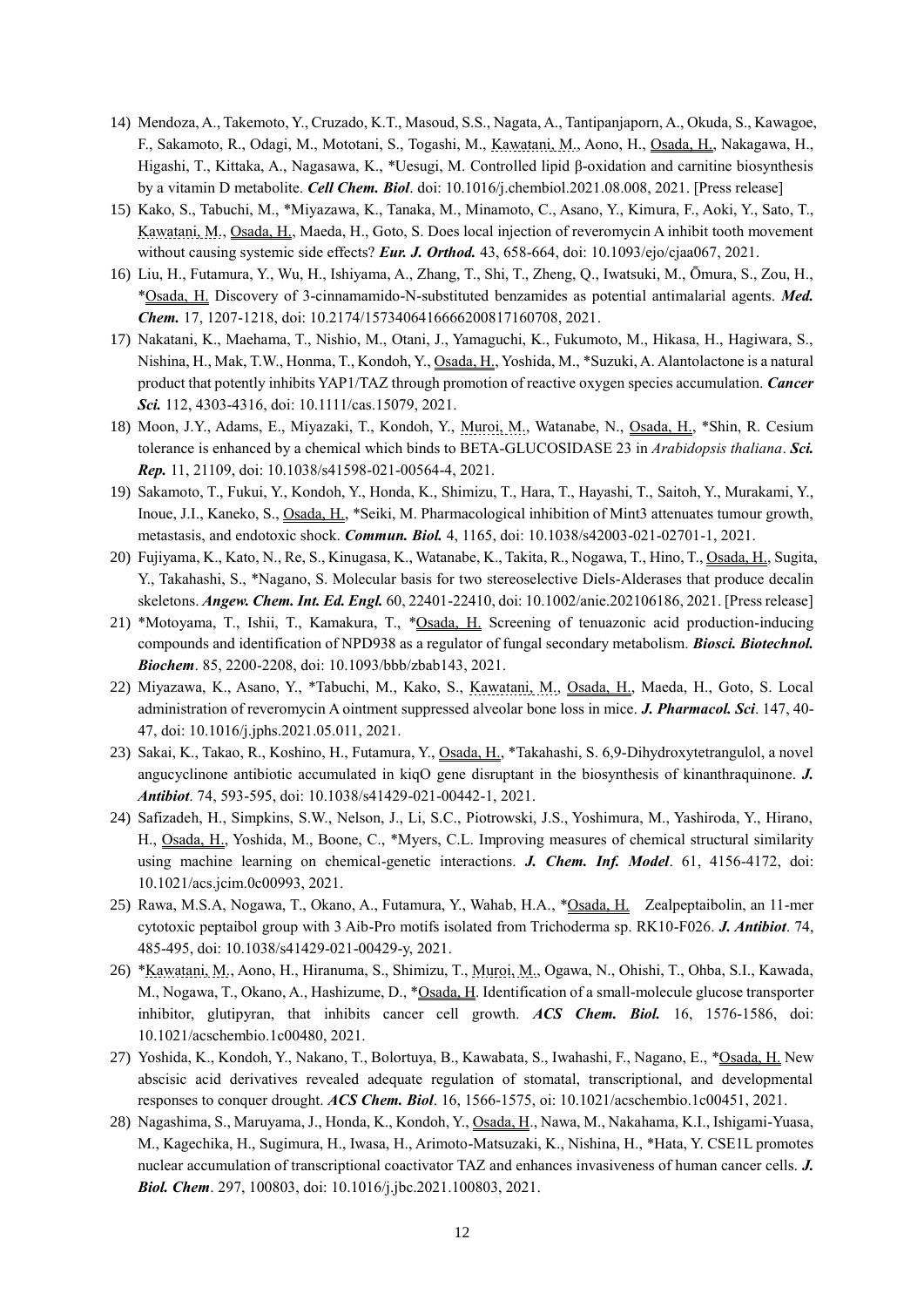- 29) Lopez, J.A.V., Nogawa, T., Futamura, Y., Aono, H., Hashizume, D., \*Osada, H. *N*-Acetyl-α-hydroxy-βoxotryptamine, a racemic natural product isolated from *Streptomyces* sp. 80H647. *J Antibiot*. 74, 477-479, doi: 10.1038/s41429-021-00420-7, 2021.
- 30) Takayama, K.I., Honma, T., Suzuki, T., Kondoh, Y., Osada, H., Suzuki, Y., Yoshida, M., \*Inoue, S. Targeting epigenetic and post-transcriptional gene regulation by PSF impairs hormone therapy-refractory cancer growth. *Cancer Res*. 81, 3495-3508, doi: 10.1158/0008-5472.CAN-20-3819, 2021. [Press release]
- 31) Wilke, J., Kawamura, T., Xu, H., Brause, A., Friese, A., Metz, M., Schepmann, D., Wünsch, B., Artacho-Cordón, A., Nieto, FR., Watanabe, N., Osada, H., Ziegler, S., \*Waldmann, H. Discovery of a σ1 receptor antagonist by combination of unbiased cell painting and thermal proteome profiling. *Cell Chem. Biol.* 28, 848-854.e5, doi: 10.1016/j.chembiol.2021.01.009, 2021.
- 32) Cheng, L., Osada, H., Xing, T., Yoshida, M., Xiang, L., \*Qi, J. The insulin receptor: a potential target of amarogentin isolated from Gentiana rigescens Franch that induces neurogenesis in PC12 cells. *Biomedicines* 9, 581, doi: 10.3390/biomedicines9050581, 2021.
- 33) Hara, T., Toyoshima, M., Hisano, Y., Balan, S., Iwayama, Y., Aono, H., Futamura, Y., Osada, H., Owada, Y., \*Yoshikawa, T. Glyoxalase I disruption and external carbonyl stress impair mitochondrial function in human induced pluripotent stem cells and derived neurons. *Transl. Psychiatry* 11, 275, doi: 10.1038/s41398-021- 01392-w, 2021.
- 34) Furuyama, Y., \*Motoyama, T., Nogawa, T., Kamakura, T., \*Osada, H. Dihydropyriculol produced by *Pyricularia oryzae* inhibits the growth of *Streptomyces griseus*. *Biosci. Biotechnol. Biochem.* 85, 1290-1293, doi: 10.1093/bbb/zbab021, 2021.
- 35) Wilke, J., Kawamura, T., Xu, H., Brause, A., Friese, A., Metz, M., Schepmann, D., Wünsch, B., Artacho-Cordón, A., Nieto, F.R, Watanabe, N., Osada, H., Ziegler, S., \*Waldmann, H. Discovery of a σ1 receptor antagonist by combination of unbiased cell painting and thermal proteome profiling. *Cell Chem. Biol.* doi: 10.1016/j.chembiol.2021.01.009, in press
- 36) Kako, S., Tabuchi, M., Miyazawa, K., Tanaka, M., Minamoto, C., Asano, Y., Kimura, F., Aoki, Y., Sato, T., Kawatani, M., Osada, H., Maeda, H., \*Goto, S. Does local injection of reveromycin A inhibit tooth movement without causing systemic side effects? *Eur. J. Orthod.* in press.
- 37) Liu, H., Futamura, Y., Wu, H., Ishiyama, A., Zhang, T., Shi, T., Zheng, Q., Iwatsuki, M. Ōmura, S., Zou, H., \*Osada, H. Discovery of 3-cinnamamido-N-substituted benzamides as potential antimalarial agents. *Med. Chem.* doi: 10.2174/1573406416666200817160708, in press.
- 38) Watanabe, K., Bat-Erdene, A., Tenshin, H., Cui, Q., Teramachi, J., Hiasa, M., Oda, A., Harada, T., Miki, H., Sogabe, K., Oura, M., Sumitani, R., Mitsui, Y., Endo, I., Tanaka, E., Kawatani, M., Osada, H., Matsumoto, T., \*Abe, M. Reveromycin A, a novel acid-seeking agent, ameliorates bone destruction and tumor growth in multiple myeloma. *Haematologica* doi: 10.3324/haematol.2019.244418, in press.
- 39) Takao, R., Sakai, K., Koshino, H., Osada, H., \*Takahashi, S. Identification of the kinanthraquinone biosynthetic gene cluster by expression of an atypical response regulator. Biosci. Biotechnol. Biochem. 85, 714-721 doi: 10.1093/bbb/zbaa082, 2021.
- 40) Furuyama, Y., Motoyama, T., Nogawa, T., Hayashi, T., Hirota, H., Kiyota, H., Kamakura, T., \*Osada, H. Controlling the production of phytotoxin pyriculol in *Pyricularia oryzae* by aldehyde reductase. *Biosci. Biotechnol. Biochem.* 85, 126-133, doi: 10.1093/bbb/zbaa035, 2021.
- 41) Rawa, M.S.A., Nogawa, T., Okano, A., Futamura, Y., Nakamura, T., Wahab, H.A., \*Osada, H. A new peptaibol, RK-026A, from the soil fungus Trichoderma sp. RK10-F026 by culture condition-dependent screening. *Biosci. Biotechnol. Biochem.*, 85, 69-76, doi: 10.1093/bbb/zbaa051, 2021.
- 42) Jang, M., Hara, S., Kim, G.H., Kim, S.M., Son, S., Kwon, M., Ryoo, I.J., Seo, H., Kim, M.J., Kim, N.D., Soung, N.K., Kwon, Y.T., Kim, B.Y., Osada, H., Jang, J.H., Ko, S.K., \*Ahn, J.S. Dutomycin Induces Autophagy and Apoptosis by Targeting the Serine Protease Inhibitor SERPINB6. *ACS Chem. Biol.*, 16(2),360-370, doi: 10.1021/acschembio.0c00889, 2021.
- 43) Kobayashi, H., Hatakeyama, H., Nishimura, H., Yokota, M., Suzuki, S., Tomabechi, Y., Shirouzu, M., Osada, H., Mimaki, M., Goto, Y.I., \*Yoshida, M. Chemical reversal of abnormalities in cells carrying mitochondrial DNA mutations. *Nat. Chem. Biol.* 17, 335-343, doi: 10.1038/s41589-020-00676-4, 2021. [press release]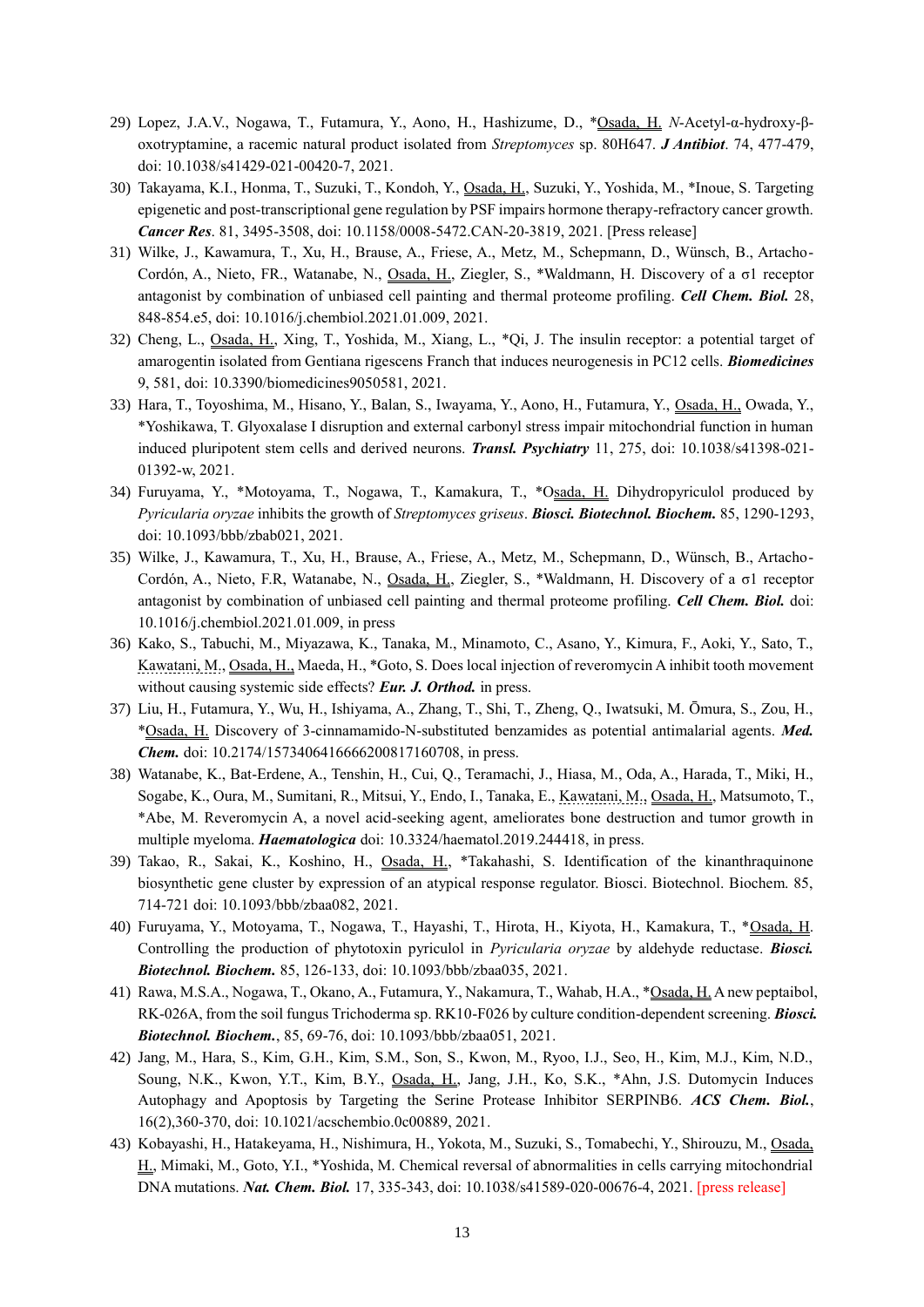- 44) Shiroma, Y., Fujita, G., Yamamoto, T., Takahashi, R.U., Kumar, A., Zhang, K.Y.J., Ito, A., Osada, H., Yoshida, M., \*Tahara, H. Identification of a selective RelA inhibitor based on DSE-FRET screening methods. *Int. J. Mol. Sci.* 21, E9150, doi: 10.3390/ijms21239150, 2020.
- 45) Nogawa, T., Terai, A., Amagai, K., Hashimoto, J., Futamura, Y., Okano, A., Fujie, M., Satoh, N., Ikeda, H., Shin-Ya, K., Osada, H., \*Takahashi, S. Heterologous expression of the biosynthetic gene cluster for verticilactam and identification of analogues. *J. Nat. Prod.* 83(12): 3598-3605, doi: 10.1021/acs.jnatprod.0c00755, 2020. [press release]
- 46) Fujita, K., Kondoh, Y., Honda, K., Haga, Y., Osada, H., \*Matsumura, C., Inui, H. Pesticide treatment reduces hydrophobic pollutant contamination in Cucurbita pepo through competitive binding to major latex-like proteins. *Environ. Pollut.* 266(Pt 2): 115179, doi: 10.1016/j.envpol.2020.115179, 2020. [press release]
- 47) Sophonnithiprasert, T., Aruksakunwong, O., Tashiro, E., Kondoh, Y., Muroi, M., Osada, H., Imoto, M., \*Watanapokasin, R. Interaction between goniothalamin and peroxisomal multifunctional enzyme type 2 triggering endoplasmic reticulum stress. *Heliyon*, 6, e05200, doi: 10.1016/j.heliyon.2020.e05200, 2020.
- 48) Kawamura, T., Futamura, Y., Shang, E., Muroi, M., Janning, P., Ueno, M., Wilke, J., Takeda, S., Kondoh, Y., Ziegler, S., Watanabe, N., Waldmann, H., \*Osada, H. Discovery of small-molecule modulator of heterotrimeric Gi-protein by integrated phenotypic profiling and chemical proteomics. *Biosci. Biotechnol. Biochem.* 84, 2484-2490, doi: 10.1080/09168451.2020.1812375, 2020.
- 49) Kobayashi, H., Nishimura, H., Kudo, N., Osada, H., \*Yoshida, M. A novel GSK3 inhibitor that promotes self-renewal in mouse embryonic stem cells. *Biosci. Biotechnol. Biochem.* 84, 2113-2120, doi: 10.1080/09168451.2020.1789445, 2020.
- 50) Asai, S., Tsunematsu, Y., Masuya, T., Otaka, J., Osada, H., \*Watanabe, K. Uncovering hidden sesquiterpene biosynthetic pathway through expression boost area-mediated productivity enhancement in basidiomycete. *J. Antibiot.* 73, 721-728, doi: 10.1038/s41429-020-0355-9, 2020.
- 51) Xiang, L., Wu, Q., Osada, H., Yoshida, M., Pan, W., \*Qi, J. Peanut skin extract ameliorates the symptoms of type 2 diabetes mellitus in mice by alleviating inflammation and maintaining gut microbiota homeostasis. *Aging (Albany NY)*, 12, 13991-14018, doi: 10.18632/aging.103521, 2020.
- 52) Ikeda, H., Muroi, M., Kondoh, Y., Ishikawa, S., Kakeya, H., Osada, H., \*Imoto, M. Miclxin, a novel MIC60 inhibitor, induces apoptosis via mitochondrial stress in β-catenin mutant tumor cells. *ACS Chem. Biol.* 15, 2195-2204, doi: 10.1021/acschembio.0c00381, 2020.
- 53) Yun, C.S., Nishimoto, K., Motoyama, T., Shimizu, T., Hino, T., Dohmae, N., Nagano, S., \*Osada, H. Unique features of the ketosynthase domain in a non-ribosomal peptide synthetase-polyketide synthase hybrid enzyme, tenuazonic acid synthetase 1. *J. Biol. Chem.* 295, 11602-11612, doi: 10.1074/jbc.RA120.013105, 2020. [press release]
- 54) Panthee, S., Kito, N., Hayashi, T., Shimizu, T., Ishikawa, J., Hamamoto, H., Osada, H., \*Takahashi, S. βcarboline chemical signals induce reveromycin production through a LuxR family regulator in Streptomyces sp. SN-593. *Sci. Rep.*, 10, 10230, doi: 10.1038/s41598-020-66974-y, 2020. [press release]
- 55) Sako, K., Futamura, Y., Shimizu, T., Matsui, A., Hirano, H., Kondoh, Y., Muroi, M., Aono, H., Tanaka, M., Honda, K., Shimizu, K., Kawatani, M., Nakano, T., Osada, H., Noguchi, K., \*Seki, M. Inhibition of mitochondrial complex I by the novel compound FSL0260 enhances high salinity-stress tolerance in *Arabidopsis thaliana*. *Sci. Rep.* 10, 8691, doi: 10.1038/s41598-020-65614-9, 2020. [press release]
- 56) Kato, S., Motoyama, T., Uramoto, M., Nogawa, T., Kamakura, T., \*Osada, H. Induction of secondary metabolite production by hygromycin B and identification of the 1233A biosynthetic gene cluster with a selfresistance gene. *J. Antibiot.* 73, 475–479, doi: 10.1038/s41429-020-0295-4, 2020.
- 57) Kato, S., Motoyama, T., Futamura, Y., Uramoto, M., Nogawa, T., Hayashi, T., Hirota, H., Tanaka, A., Takahashi-Ando, N., Kamakura, T., \*Osada, H. Biosynthetic gene cluster identification and biological activity of lucilactaene from Fusarium sp. RK97-94. *Biosci. Biotechnol. Biochem.* 84, 1303-1307, doi: 10.1080/09168451.2020.1725419, 2020.
- 58) Tabuchi, A., Fukushima-Sakuno, E., Osaki-Oka, K., Futamura, Y., Motoyama, T., Osada, H., Ishikawa, N.K., Nagasawa, E., \*Tokimoto, K. Productivity and bioactivity of enokipodins A-D of Flammulina rossica and Flammulina velutipes. *Biosci. Biotechnol. Biochem.* 84, 876-886, doi: 10.1080/09168451.2020.1714421,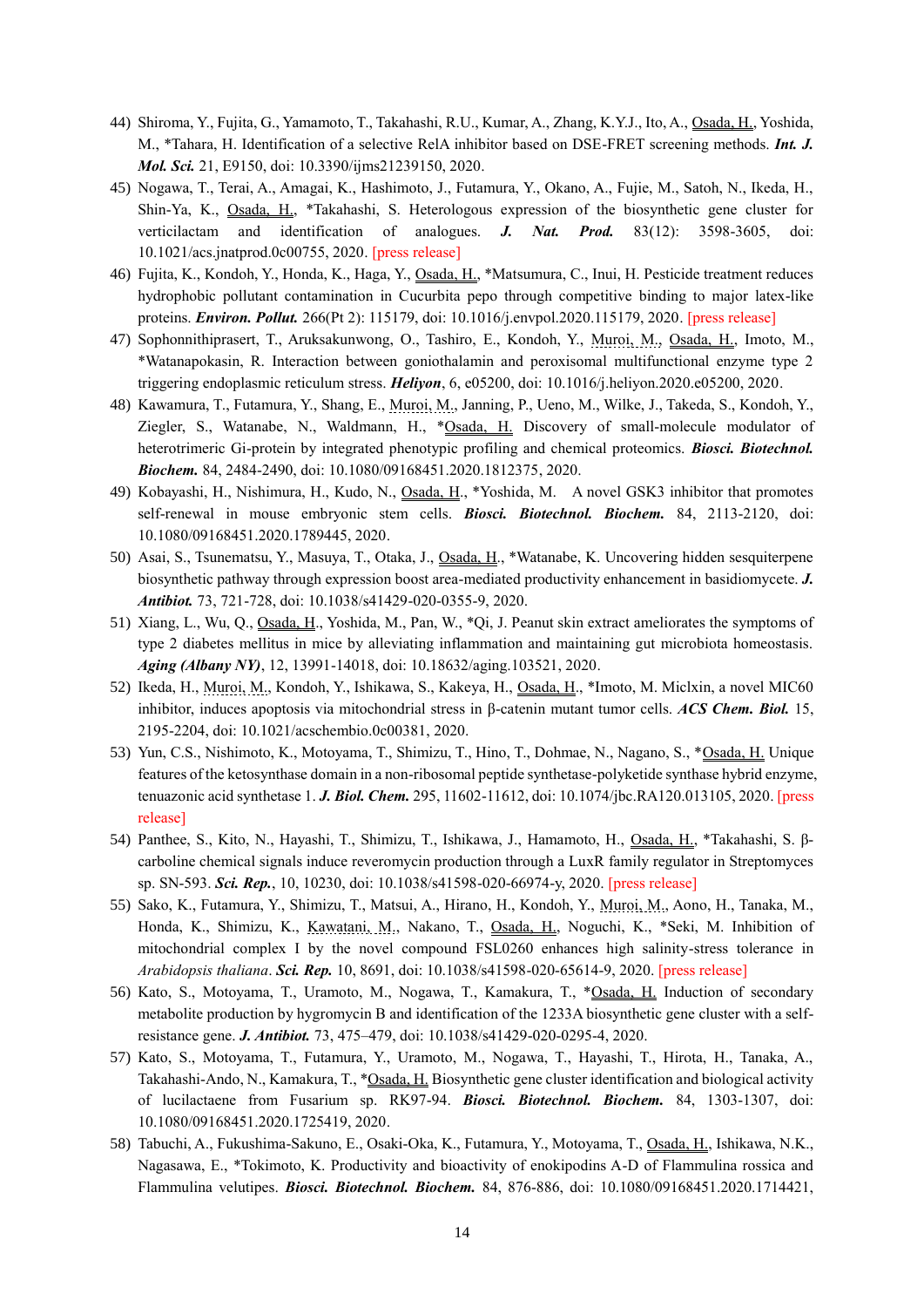2020.

- 59) Minamoto, C., Miyazawa, K., Tabuchi, M., Hirano, M., Mizuno, M., Yoshizako, M., Torii, Y., Asano, Y., Sato, T., Kawatani, M., Osada, H., Maeda, H., \*Goto, S.: Alteration of tooth movement by reveromycin A in osteoprotegerin-deficient mice. *Am. J. Orthod. Dentofacial Orthop.,* 157, 680-689, doi: 10.1016/j.ajodo.2019.04.037, 2020.
- 60) Kato, S., Motoyama, T., Futamura, Y., Uramoto, M., Nogawa, T., Hayashi, T., Hirota, H., Tanaka, A., Takahashi-Ando, N., Kamakura, T., \*Osada, H. Biosynthetic gene cluster identification and biological activity of lucilactaene from *Fusarium* sp. RK97-94. *Biosci. Biotechnol. Biochem.*, 2020 Feb 11:1-5. doi: 10.1080/09168451.2020.1725419.
- 61) Tabuchi, A., \*Fukushima-Sakuno, E., Osaki-Oka, K., Futamura, Y., Motoyama, T., Osada, H., Ishikawa, N. K., Nagasawa, E., Tokimoto, K. Productivity and bioactivity of enokipodins A-D of *Flammulina rossica* and *Flammulina velutipes*. *Biosci. Biotechnol. Biochem.*, 2020 Jan 16:1-11. doi: 10.1080/09168451.2020.1714421.
- 62) Asami, Y., Kim, S.O., Jang, J.P., Ko, S.K., Kim, B.Y., Osada, H., Jang, J.H., \*Ahn, J.S. CRM646-A, a fungal metabolite, induces nucleus condensation by increasing Ca2+ levels in rat 3Y1 fibroblast cells. *J. Microbiol. Biotechnol.*, 30, 31-37, 2020.
- 63) Suvarna, K., Honda, K., Muroi, M., Kondoh, Y., Osada, H., \*Watanabe, N. Measurement of ATPase activity of valosin-containing protein/p97. *Bio-protocol*, 10, e3516, 2020.
- 64) Suvarna, K., Honda, K., Muroi, M., Kondoh, Y., \*Watanabe, N., \*Osada, H. Identification of target protein for bio-active small molecule using photo-cross linked beads and MALDI-TOF mass spectrometry. *Bioprotocol*, 10, e3517, 2020.
- 65) Nagasawa, I., Muroi, M., Kawatani, M., Ohishi, T., Ohba, S.I., Kawada, M., \*Osada, H. Identification of a small compound targeting PKM2-regulated signaling using 2D gel electrophoresis-based proteome-wide CETSA. *Cell Chem. Biol.*, 27, 186-196.e4, 2020. [Press release]
- 66) Minamoto, C., \*Miyazawa, K., Tabuchi, M., Tanaka, M., Mizuno, M., Yoshizako, M., Torii, Y., Tamaoka, Y., Asano, Y., Kawatani, M., Osada, H., Maeda, H., Goto S. Alteration of tooth movement by reveromycin A in osteoprotegerin-deficient mice. *Am. J. Orthod. Dentofacial. Orthop.* 157, 680-689. 2020. doi: 10.1016/j.ajodo.2019.04.037.
- 67) \*Kanoh, N., Kawamata-Asano, A., Suzuki, K., Takahashi, Y., Miyazawa, T., Nakamura, T., Moriya, T., Hirano, H., Osada, H., Iwabuchi, Y., Takahashi, S. An integrated screening system for the selection of exemplary substrates for natural and engineered cytochrome P450s. *Sci. Rep.*, 9, 18023, 2019.
- 68) Kwong, M.M.Y., Lee, J.W., Samian, M.R., Watanabe, N., Osada, H., \*Ong, E.B.B. Comparison of microplateand bottle-based methods to age yeast for chronological life span assays. *J. Microbiol. Methods*, 167, 105743, 2019.
- 69) Yamamoto, K., Futamura, Y., Uson-Lopez, R.A., Aono, H., Shimizu, T., \*Osada, H. YO-001A, a new antifungal agent produced by *Streptomyces* sp. YO15-A001. *J. Antibiot.*, 72, 986-990, 2019.
- 70) Lopez, J.A.V., Nogawa, T., Futamura, Y., Shimizu, T., \*Osada, H. Nocardamin glucuronide, a new member of the ferrioxamine siderophores isolated from the ascamycin-producing strain *Streptomyces* sp. 80H647. *J. Antibiot.*, 72, 991-995, 2019.
- 71) Nogawa, T., Kawatani, M., Okano, A., Futamura, Y., Aono, H., Shimizu, T., Kato, N., Kikuchi, H., \*Osada, H. Structure and biological activity of Metarhizin C, a stereoisomer of BR-050 from *Tolypocladium album* RK17-F0007. *J. Antibiot.*, 72, 996-1000, 2019.
- 72) Förster, T., Shang, E., Shimizu, K., Sanada, E., Schölermann, B., Huebecker, B., Hahne, G., López-Alberca, M.P., Janning, P., Watanabe, N., Sievers, S., Giordanetto, F., Shimizu, T., Ziegler, S., Osada, H., \*Waldmann, H. 2-Sulfonylpyrimidines target the kinesin HSET via cysteine alkylation. *Eur. J. Org. Chem.*, 2019, 5486- 5496, 2019.
- 73) Cai, Y., Shao, N., Xie, H., Futamura, Y., Panjikar, S., Liu, H., Zhu, H., Osada, H., \*Zou, H. Stereocomplementary chemoenzymatic Pictet–Spengler reactions for formation of rare azepino-indole frameworks: Discovery of antimalarial compounds. *ACS Catal.*, 9, 7443-7448, 2019.
- 74) Yoshida, K., Kondoh, Y., Iwahashi, F., Nakano, T., Honda, K., Nagano, E., \*Osada, H. Abscisic acid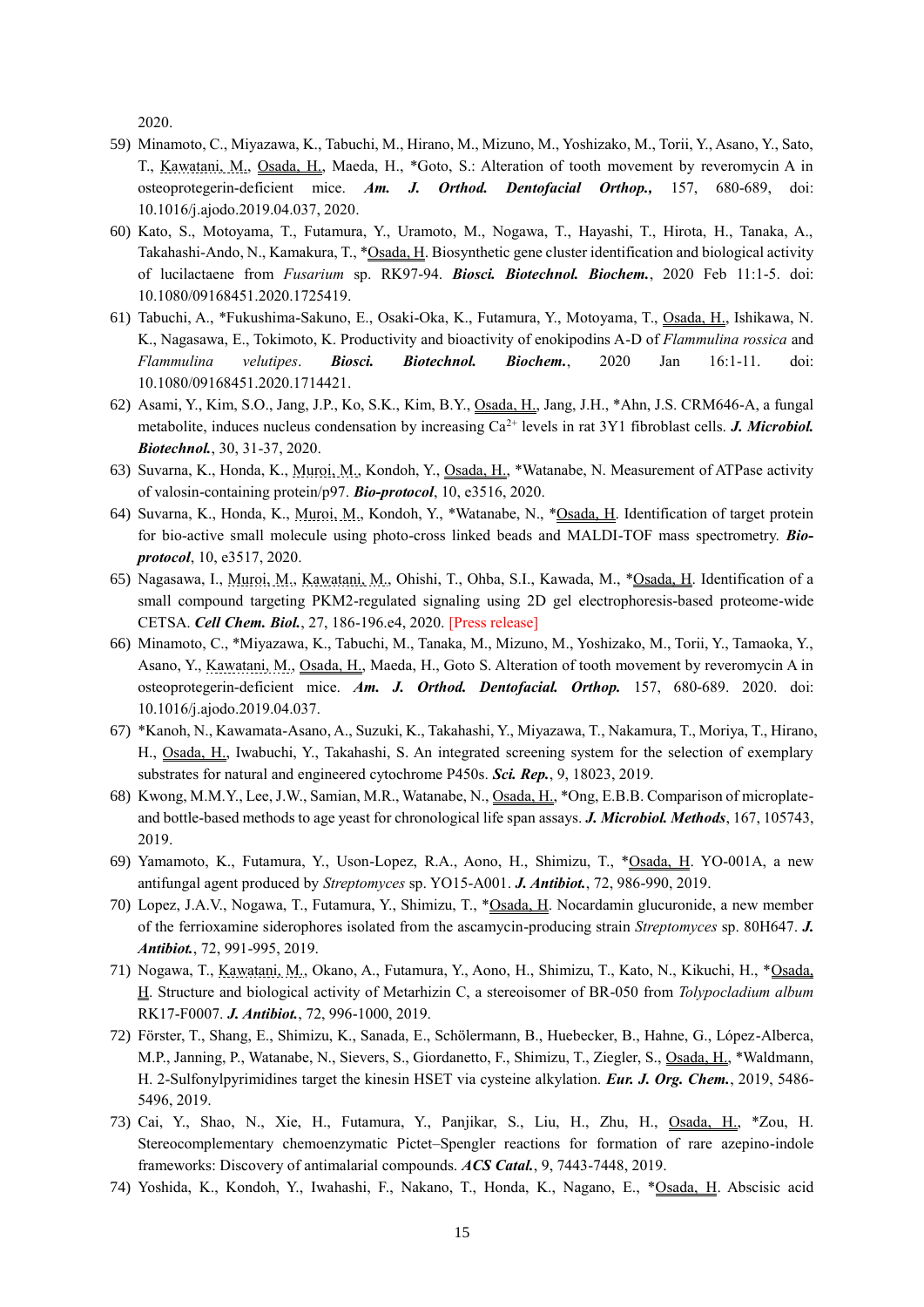derivatives with different alkyl chain lengths activate distinct abscisic acid receptor subfamilies. *ACS Chem. Biol.*, 14, 1964-1971, 2019.

- 75) Takase, S., Kurokawa, R., Kondoh, Y., Honda, K., Suzuki, T., Kawahara, T., Ikeda, H., Dohmae, N., Osada, H., Shin-Ya, K., Kushiro, T., \*Yoshida, M., Matsumoto, K. Mechanism of action of prethioviridamide, an anticancer ribosomally synthesized and post-translationally modified peptide with a polythioamide structure. *ACS Chem. Biol.*, 14, 1819-1828, 2019.
- 76) Li, J., Sun, K., Muroi, M., Gao, L., Chang, Y.T., Osada, H., \*Xiang, L., \*Qi, J. Cucurbitacin B induces neurogenesis in PC12 cells and protects memory in APP/PS1 mice. *J. Cell Mol. Med.*, 23, 6283-6294, 2019.
- 77) Murashima, A., \*Shinjo, K., Katsushima, K., Onuki, T., Kondoh, Y., Osada, H., Kagaya, N., Shinya, K., Kimura, H., Yoshida, M., Murakami, S., Kondo, Y. Identification of a chemical modulator of EZH2-mediated silencing by cell-based high-throughput screening assay. *J. Biochem.*, 166, 41-50, 2019.
- 78) Farooq, U., Pan, Y., Lin, Y., Wang, Y., Osada, H., \*Xiang, L., \*Qi, J. Structure characterization and action mechanism of an antiaging new compound from *Gastrodia elata* Blume. *Oxid. Med. Cell Longev.*, 2019, 5459862, 2019.
- 79) Panthee, S., \*Takahashi, S., Hayashi, T., Shimizu, T., \*Osada, H. β-carboline biomediators induce reveromycin production in *Streptomyces* sp. SN-593. *Sci. Rep.*, 9, 5802, 2019.
- 80) Subedi, A., Muroi, M., Futamura, Y., Kawamura, T., Aono, H., Nishi, M., Ryo, A., \*Watanabe, N., \*Osada, H. A novel inhibitor of tumorspheres reveals the activation of the serine biosynthetic pathway upon mitochondrial inhibition. *FEBS Lett***.** 593, 763-776, 2019.
- 81) Cheng, L., Muroi, M., Cao, S., Bian, L., Osada, H., \*Xiang, L., \*Qi, J. 3β,23,28-Trihydroxy-12-oleanene 3βcaffeate from *Desmodium sambuense*-induced neurogenesis in PC12 cells mediated by ER stress and BDNF-TrkB signaling pathways. *Mol. Pharm.* 16, 1423-1432, 2019.
- 82) Suvarna, K., Honda, K., Muroi, M., Kondoh, Y., Osada, H., \*Watanabe, N. A small-molecule ligand of valosincontaining protein/p97 inhibits cancer cell-accelerated fibroblast migration. *J. Biol. Chem.* 294, 2988-2996, 2019.
- 83) Simpkins, S. W., Deshpande, R., Nelson, J., Li, S. C., Piotrowski, J. S., Ward, H. N., Yashiroda, Y., Osada, H., Yoshida, M., Boone, C., \*Myers, C. L. Using BEAN-counter to quantify genetic interactions from multiplexed barcode sequencing experiments. *Nat. Protoc***.** 14, 415-440, 2019.
- 84) \*Motoyama, T., Nogawa, T., Hayashi, T., Hirota, H., \*Osada, H. Induction of nectriapyrone biosynthesis in the rice blast fungus *Pyricularia oryzae* by disturbance of the two-component signal transduction system. *Chembiochem*, 20, 693-700, 2019.
- 85) Nogawa, T., Futamura, Y., Okano, A., Suto, M., Nakamura, J., Ishihara, K., \*Osada, H. Construction of a potato fraction library for the investigation of functional secondary metabolites. *Biosci. Biotechnol. Biochem.* 83, 65-75, 2019.
- 86) Futamura, Y., Muroi, M., Aono, H., Kawatani, M., Hayashida, M., Sekine, T., Nogawa, T., \*Osada, H. Bioenergetic and proteomic profiling to screen small molecule inhibitors that target cancer metabolisms. *Biochim. Biophys. Acta Proteins Proteom.* 1867, 28-37, 2019.
- 87) Son, S, Hong, Y.S., Futamura, Y., Jang M., Lee, J.K., Heo, K.T., Ko, S.K., Lee, J.S., Takahashi, S, Osada, H, Jang, J.H., \*Ahn J.S. Catenulisporolides, glycosylated triene macrolides from the chemically underexploited actinomycete *Catenulispora* species. *Org. Lett*. 20, 7234-7238, 2018.
- 88) Simpkins, S.W, Nelson, J., Deshpande, R., Li, S.C., Piotrowski, J.S., Wilson, E.H., Gebre, A.A., Safizadeh, H., Okamoto, R., Yoshimura, M., Costanzo, M., Yashiroda, Y., Ohya, Y., Osada, H., Yoshida, M., Boone, C., \*Myers, C.L. Predicting bioprocess targets of chemical compounds through integration of chemical-genetic and genetic interactions. *PLoS Comput. Biol*. 14, e1006532, 2018.
- 89) Otaka, J., Shimizu, T., Futamura, Y., Hashizume D., \*Osada, H. Structures and synthesis of hitoyopodins: bioactive aromatic sesquiterpenoids produced by the mushroom *Coprinopsis cinerea*. *Org. Lett.* 20, 6294- 6297, 2018.
- 90) Jia Z. J., Takayama, H., Futamura. Y., Aono. H., Bauer. J. O., Strohmann, C., \*Antonchick. A. P., Osada, H., \*Waldmann, H. Catalytic enantioselective synthesis of a pyrrolizidine- alkaloid-inspired compound collection with antiplasmodial activity. *J. Org. Chem.* 83, 7033-7041, 2018.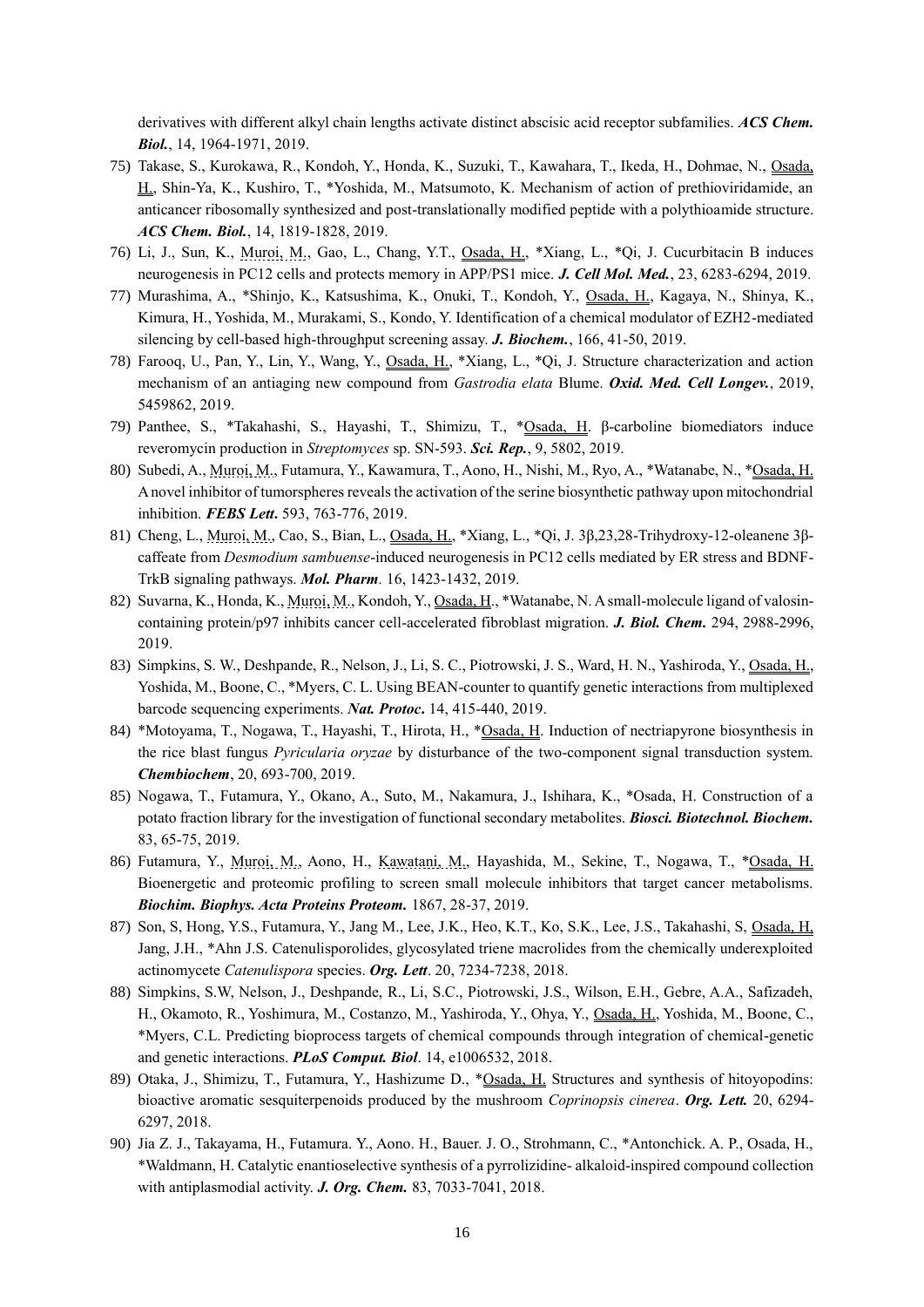- 91) Jang, J. P., Han, J. M., Jung, H. J., Osada, H., \*Jang, J. H., \*Ahn, J. S. Anti-angiogenesis effects induced by octaminomycins A and B against HUVECs. *J. Microbiol. Biotechnol.* 28, 1332-1338, 2018.
- 92) \*Qi, J., Cheng, L., Sun, Y., Hirata, Y., Ushida, N., Ma, Z., Osada, H., \*Nishikawa, T., \*Xiang, L. Identification of an asexual reproduction inducer of phytopathogenic and toxigenic Fusarium. *Angew. Chem. Int. Ed. Engl.* 57, 8100-8104, 2018.
- 93) Wilke, J., Kawamura, T., Watanabe, N., Osada, H., Ziegler, S., \*Waldmann, H. Identification of cytotoxic, glutathione-reactive moieties inducing accumulation of reactive oxygen species via glutathione depletion. *Bioorg. Med. Chem.* 2, 1453-1461, 2018.
- 94) Jang, J. P., Hwang, G. J., Kwon, M. C., Ryoo, I. J, Jang, M., Takahashi, S., Ko, S. K., Osada, H., Jang J. H., \*Ahn, J. S. Pentaminomycins A and B, hydroxyarginine-containing cyclic pentapeptides from Streptomyces sp. RK88-1441. *J. Nat. Prod.* 81, 806-810, 2018.
- 95) Khalid, A., Takagi, T., Panthee, S., Muroi, M., Chappell, J., Osada, H., \*Takahashi, S. Development of a terpenoid-production platform in *Streptomyces reveromyceticus* SN-593. *ACS Synth. Biol.* 6: 2339-2349 2017.
- 96) Robke, L., Laraia, L., Carnero, Corrales, M. A., Konstantinidis, G., Muroi, M., Richters, A., Winzker, M., Engbring, T., Tomassi, S., Watanabe, N., Osada, H., Rauh, D., \*Waldmann, H., Wu, Y. W., Engel, J. Phenotypic identification of a novel autophagy inhibitor chemotype targeting lipid kinase VPS34. *Angew. Chem. Int. Ed. Engl.* 56, 8153-8157, 2017.
- 97) Piotrowski, J. S., Li, S. C., Deshpande, R., Simpkins, S. W., Nelson, J., Yashiroda, Y., Barber, J. M., Safizadeh, H., Wilson, E., Okada, H., Gebre, A. A., Kubo, K., Torres, N. P., LeBlanc, M. A., Andrusiak, K., Okamoto, R., Yoshimura, M., DeRango-Adem, E., van Leeuwen, J., Shirahige, K., Baryshnikova, A., Brown, G.W., Hirano, H., Costanzo, M., Andrews, B., Ohya, Y., \*Osada, H., \*Yoshida, M., \*Myers, C. L., \*Boone, C. Functional annotation of chemical libraries across diverse biological processes. *Nat. Chem. Biol.* 13: 982-993, 2017.
- 98) Nagumo, Y., Hayashi, T., Hirota, H., Aono, H., Kawatani, M., Osada, H., Usui, T. Structure-activity relationships of terpendole E and its natural derivatives. *ChemistrySelect* 2, 1533-1536, 2017
- 99) Kumar, A., Kawamura, T., Kawatani, M., \*Osada, H., \*Zhang K. Y. J. Identification and structure-activity relationship of purine derivatives as novel MTH1 inhibitors. *Chem. Biol. Drug. Des.* 89, 862-869, 2017
- 100) Uesugi, S., Muroi, M., Kondoh, Y., Shiono, Y., Osada, H., \*Kimura, K. Allantopyrone A activates Keap1- Nrf2 pathway and protects PC12 cells from oxidative stress-induced cell death. *J. Antibiot.* **70**, 429-434, 2017.

【解説・総説, review】

- 1) Baltz, R.H., Vandamme, E.J., Bennett, J.W., Agathos, S.N., Sánchez, S., Osada, H., Deng, Z., Gonzalez, R. Introduction and commentaries for the special issue: "Arnold L. Demain - a Life Lived". *J. Ind. Microbiol. Biotechnol.* 48, kuab082, doi: 10.1093/jimb/kuab082, 2021.
- 2) \*Motoyama, T., Yun, C.S., \*Osada, H. Biosynthesis and biological function of secondary metabolites of the rice blast fungus Pyricularia oryzae. *J. Ind. Microbiol. Biotechnol.* 48, kuab058, doi: 10.1093/jimb/kuab058, 2021.
- 3) Muroi, M., \*Osada, H. Proteomics-based target identification of natural products affecting cancer metabolism. *J. Antibiot*. 74, 639-650, doi: 10.1038/s41429-021-00437-y, 2021. [The special issue in "Approach toward cancer-targeting therapy by microbial origin]
- 4) 長田裕之. 膨れた細胞に微笑んだ幸運の女神「マウス&ラットモデル作製・解析の最新手技と最適 手技」, 羊土社 印刷中
- 5) 長田裕之. ゲノム創薬の潮流. **腫瘍内科 25**, 2-8, 2020.
- 6) Osada, H. Discovery and applications of nucleoside antibiotics beyond polyoxin. **J. Antibiot.**, 72, 853-854, 2019.
- 7) Muroi, M., \*Osada, H. Proteomic profiling for target identification of biologically active small molecules using 2D DIGE. Systems Chemical Biology (Ziegler S. and Waldmann H. eds.): Methods and Protocols, *Methods Mol. Biol.* 1888, 127-139, 2019.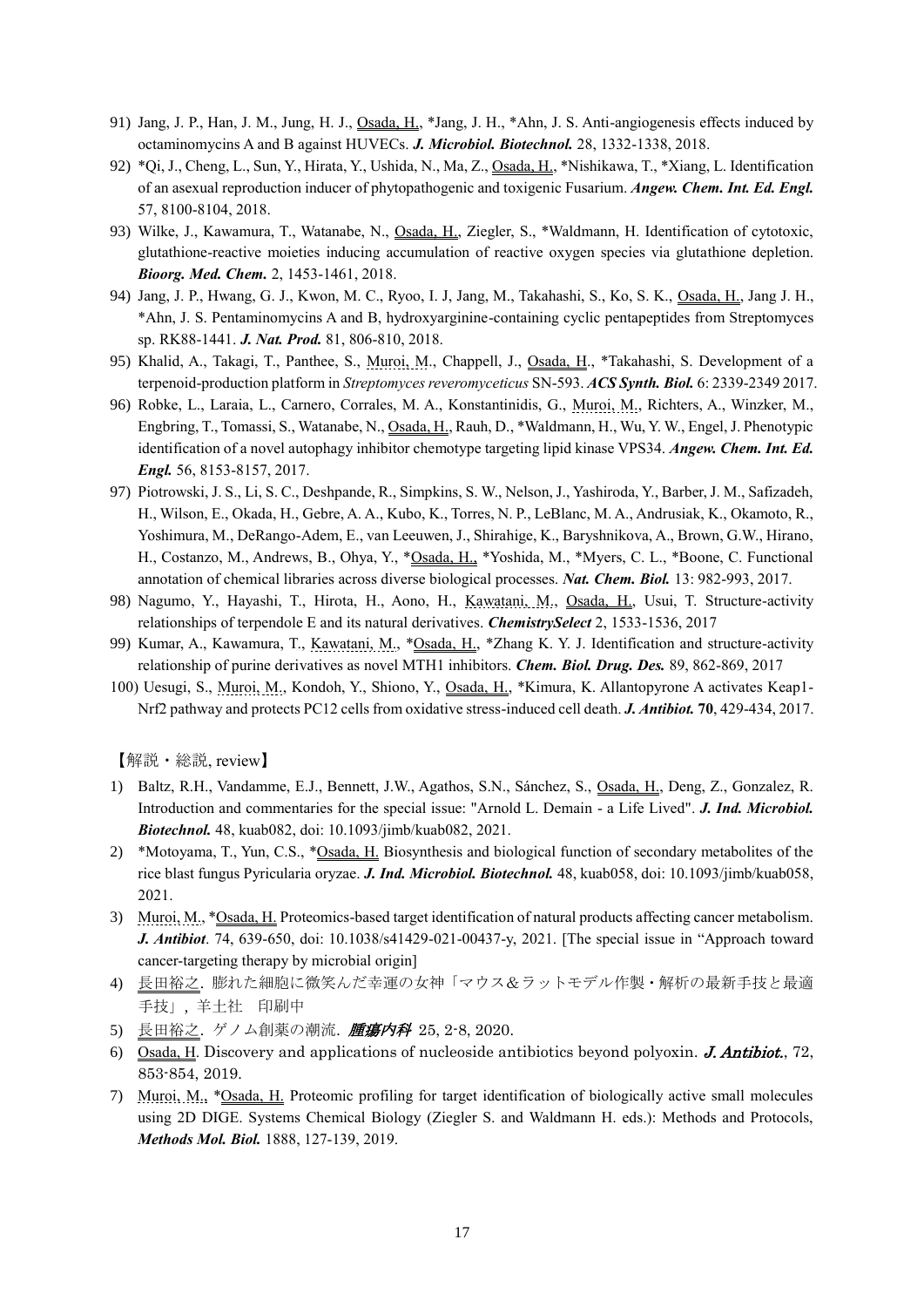【著書】

- 1) 長田裕之. 膨れた細胞に微笑んだ幸運の女神, マウス・ラット モデル動物作製・解析プロフェッシ ョナル"(先端モデル動物支援プラットフォーム(AdAMS) 編), pp 239, 羊土社, 2021. (2021 年 4 月 1 日発刊)
- 2) 室井 誠, 馬島 哲夫, 牛嶋 大, 松浦正明. オミックス解析:表現型・薬物活性とリンクする分子経 路の探索, マウス・ラット モデル動物作製・解析プロフェッショナル"(先端モデル動物支援プラッ トフォーム(AdAMS) 編), pp 264-275, 羊土社, 2021. (2021 年 4 月 1 日発刊)
- 3) 室井 誠, 小川直子, \*長田裕之. 薬剤標的分子同定を目的としたプロテオーム解析の手法「医薬品 開発におけるオミクス解析技術 ~ゲノム・トランスクリプトーム・プロテオーム・メタボローム ~」, 情報機構, pp82-90, 2020
- 4) Julius AV Lopez and Hiroyuki Osada. Fraction Libraries and Genetics as Tools for Natural Product Research: Focus on Decalin-Containing Compounds. In: Hung-Wen (Ben) Liu and Tadhg P. Begley (eds.) Comprehensive Natural Products III: Chemistry and Biology. vol. 7, pp. 375-409, Elsevier, 2020
- 5) 長田裕之. 理研微生物代謝物ライブラリー, ケミカルバイオロジー化合物集 -研究展開のヒント- (日本におけるケミカルバイオロジーの新展開第 198 委員会編, 編集長 長田裕之), pp 63-66, 2018.
- 6) Osada, H. Trends in bioprobe research. Bioprobes (Ed. H. Osada), Springer, pp1-10, 2017.
- 7) Watanabe, N., Osada, H. Cell Proliferation and differentiation. Bioprobes (Ed. H. Osada), Springer, 11-35, 2017.

【招待講演・基調講演】

国際:

- 1) \*Osada, H. Induction of biosynthesis of secondary metabolites in the rice blast fungus *Pyricularia oryzae.*  PACIFICHEM2021, Hawaii, USA, Dec. 2021. (招待講演)
- 2) \*Osada, H. NPD10084, a small molecule inhibitor of PKM2, identified by the newly developed 2DE-CETSA. PACIFICHEM2021, Hawaii, USA, Dec. 2021. (招待講演)
- 3) Osada, H. Target identification of NPD10084, a novel inhibitor of cancer metabolism. Symposium on Convergent technologies for biomedical impact. Seoul, Korea, Feb. 2020. (招待講演)
- 4) Osada, H. Screening of new antifungal antibiotics using artificial intelligence. 2019 年中日高层次专家医 药健康领域研讨交流, 広州市, 中国, Dec. 2019.(招待講演)
- 5) Osada, H. Target identification of small molecule compounds. 浙江大学薬学院明徳弘薬セミナー. 杭州 市, 中国, Dec. 2019.(招待講演)
- 6) Osada, H. Morphology-based screening of antitumor and antifungal compounds. 8th Annual Conference ICBS-2019. Hyderabad, India, Nov. 2019. (招待講演)
- 7) Osada, H. Biosynthesis of tenuazonic acid in *Pyricularia oryzae*. The Cold Spring Harbor Asia conference on Chemical Biology and Drug Discovery. Suzhou, China, Oct. 2019. (招待講演)
- 8) Osada, H. Screening of new antifungal compounds based on morphological change of fungi. The 2nd International Symposium on Natural Resources-based Drug Development. Jakarta, Indonesia, Oct. 2019. (招 待講演)
- 9) Osada, H. Ring formation in biosynthesis of specialized microbial metabolites. 2nd China-Japan Joint Symposium on Natural Product Biosynthesis, Jinan University, Guangzhou, China, Jan, 2019.
- 10) Osada, H. Timing of the mycotoxin, tenuazonic acid, produciton at the infection of plant pathogenic fungi. The Japanese-German Symposium, Bonn, Germany, Sep, 2018.
- 11) Osada, H. Nogawa, T., Yushi, F., Muroi, M., Kato, N. Target identification of compounds isolated from a fraction library of fungal broths. 3rd European Conference on Natural Products 2018.
- 12) Osada, H. Systematic Isolation of Microbial Metabolites and the Target Identification. International Symposium on Himalayan Biodiversity Bioresources, Pokhara, Nepal, Feb. 2018.
- 13) Osada, H. Anti-osteoclastic agent, reveromycin A (biological activity and biosynthesis). Department of Chemistry Bicoastal Lecture Series, The Scripps Research Institute, Jupiter, USA, Jan, 2018.
- 14) Osada, H. Chemical synthesis or biosynthesis:It is the question for reveromycin production. The Mona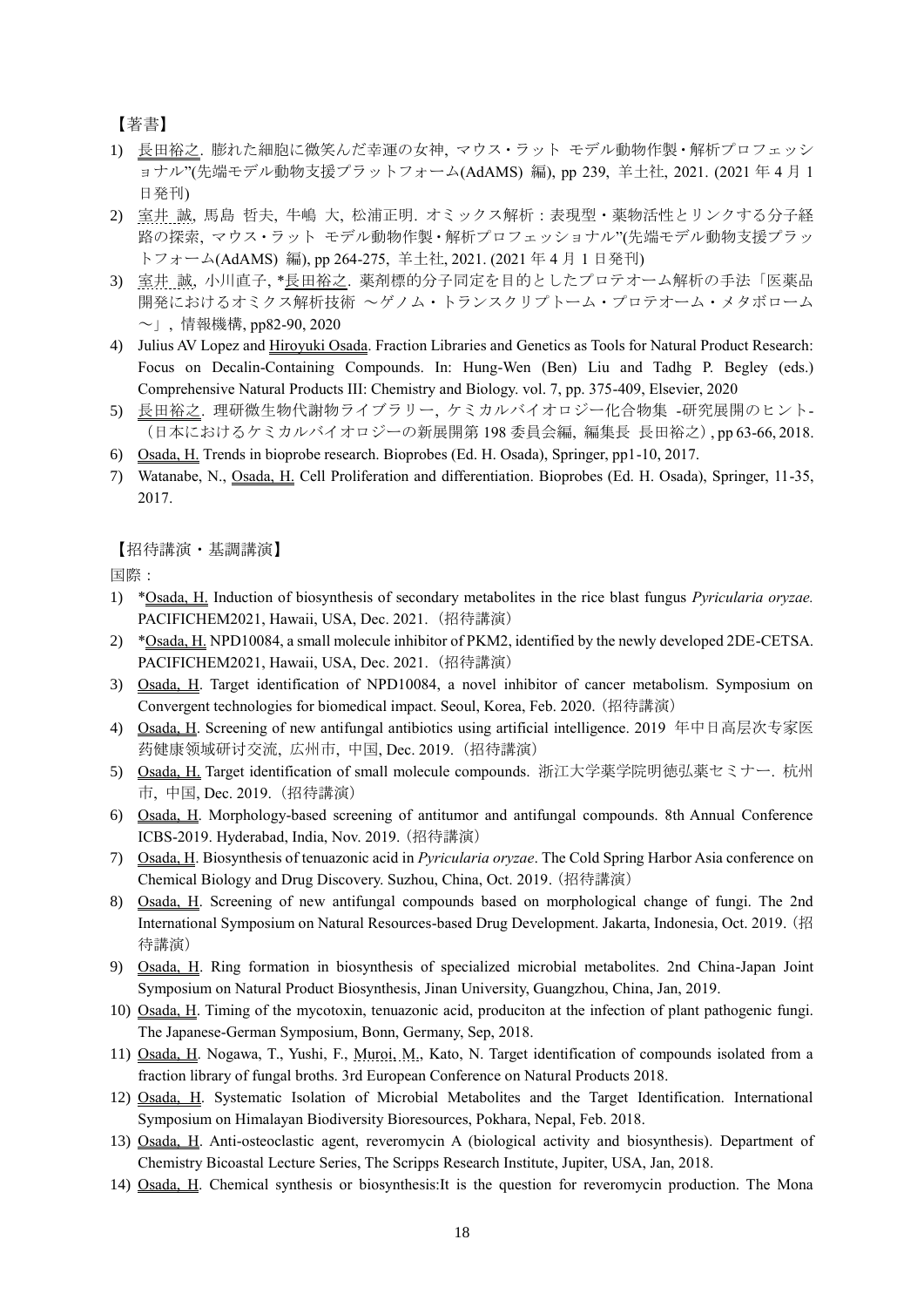Symposium 2018, Kingston, Jamaica, Jan, 2018.

- 15) Osada, H. Chemical array screening, a powerful approach for exploring small molecule inhibitors against proteins. International Symposium "Systems Glycobiology and Beyond", Wako, Japan, Nov, 2017.
- 16) Osada, H. Screening and target identification of small molecules affecting cancer metabolism. ICBS 2017, Shanghai, China, Oct, 2017.
- 17) Osada, H. Activation of the sleeping gene cluster of microbial secondary metabolites. 9th US-Japan Seminar on the Biosynthesis of Natural Products, UCLA Lake Arrowhead Conference Center, USA, May, 2017.
- 18) Osada, H. Screening of inhibitors against cancer stem cells from natural products depository (NPDepo). 18th International Symposium on the Biology of Actinomycetes (ISBA18), Jeju, Korea, May, 2017.
- 19) Osada, H. Screening of small molecule inhibitors of human pirin. San Francisco, CA, USA, Apr. 2017.

国内:

- 1) 長田裕之. 微生物に新規化合物を求めて. 日本生物工学会. Web 開催, 10 月, 2021. (招待講演)
- 2) 長田裕之, 天然物ケミカルバイオロジー: 微生物はミクロの錬金術師である. 10th INA Chemical Biology Seminar. 伊那, 7月, 2021.(特別講演)
- 3) 長田裕之. 抗がん剤開発を目指したケミカルバイオロジー研究. 新規素材探索研究会. Web 開催, 6 月, 2021. (特別講演)
- 4) 長田裕之. 天然物創薬に適した表現型スクリーニング. 日本農芸化学会東北支部 第 155 回大会. Web 開催, 3 月, 2021. (特別講演)
- 5) 長田裕之. 盛岡とケミカルバイオロジー. ケミカルバイオロジー特別講演会 in 盛岡. 盛岡市, 10 月, 2019.(招待講演)
- 6) 長田裕之. 「アカデミア創薬の難しさ」. 第 14 回日本がん分子標的治療学会 TR ワークショップ. 東京, 1 月, 2019.
- 7) 長田裕之. 「ケミカルバイオロジー基盤を活用した創薬シードの探索」. 講演会「化学が先導する ライフ・イノベーション ~医療・創薬研究の最前線~」. 東京, 9 月, 2018.
- 8) 長田裕之. 「マルチオミックス基盤を活用したがん代謝阻害剤の探索」. 化学コミュニケーション のフロンティア 第 3 回公開シンポジウム. 東京, 6 月, 2018.
- 9) 長田裕之. 「がん代謝阻害剤の探索」. 愛媛大学医学部付属病院先端医療創生センターTRC シリー ズセミナー. 愛媛, 3 月, 2018.
- 10) 長田裕之. 「破骨細胞を標的とするリベロマイシン A:生物活性研究から生合成研究への展開」. 日 本薬学会第 138 回年会, 金沢, 3 月, 2018.
- 11) 長田裕之. 「抗生物質学からケミカルバイオロジーへの展開(微生物創薬研究の温故知新)」. 日 本技術士会化学部会 2 月度講演会. 東京, 2 月, 2018.
- 12) 長田裕之, 二村友史, 室井誠. 「がん代謝を標的とする小分子阻害剤の探索」. 第 76 回日本癌学会 学術総会. 横浜, 9 月, 2017.
- 13) 長田裕之.「破骨細胞を標的とする reveromycin A の研究」. 筑波大学 WPI セミナー「有機化学・創 薬化学セミナー」. つくば市, 7 月, 2017.
- 14) 長田裕之.「抗生物質学からケミカルバイオロジーへの展開(微生物創薬研究の温故知新)」. ライ フサイエンス技術部会・反応分科会 講演会. 東京, 7 月, 2017.
- 15) 長田裕之.「的を射る難しさ」. 第 52 回 天然物化学談話会, 静岡, 7 月, 2017.
- 16) 長田裕之.「ケミカルバイオロジーの威力」. 関西学院大学化学セミナー. 三田市, 5 月, 2017.

【特許等の出願状況】

1) 竹森利忠, 杉本晶子, 原田通成, 白水美香子, 松本武久, 染谷友美, 長田裕之, 二村友史, 下遠野邦 忠, 西辻裕紀, 茶山一彰, 三木大樹. B 型肝炎ウイルス (HBV) のヒト肝細胞への感染を阻害でき るヒト NTCP に結合する抗体. 国立研究開発法人理化学研究所, 国立研究開発法人国立国際医療 研究センター, 国立大学法人広島大学. 特願 PCT/JP2020/038057, 出願日 2020 年 10 月 7 日.国外.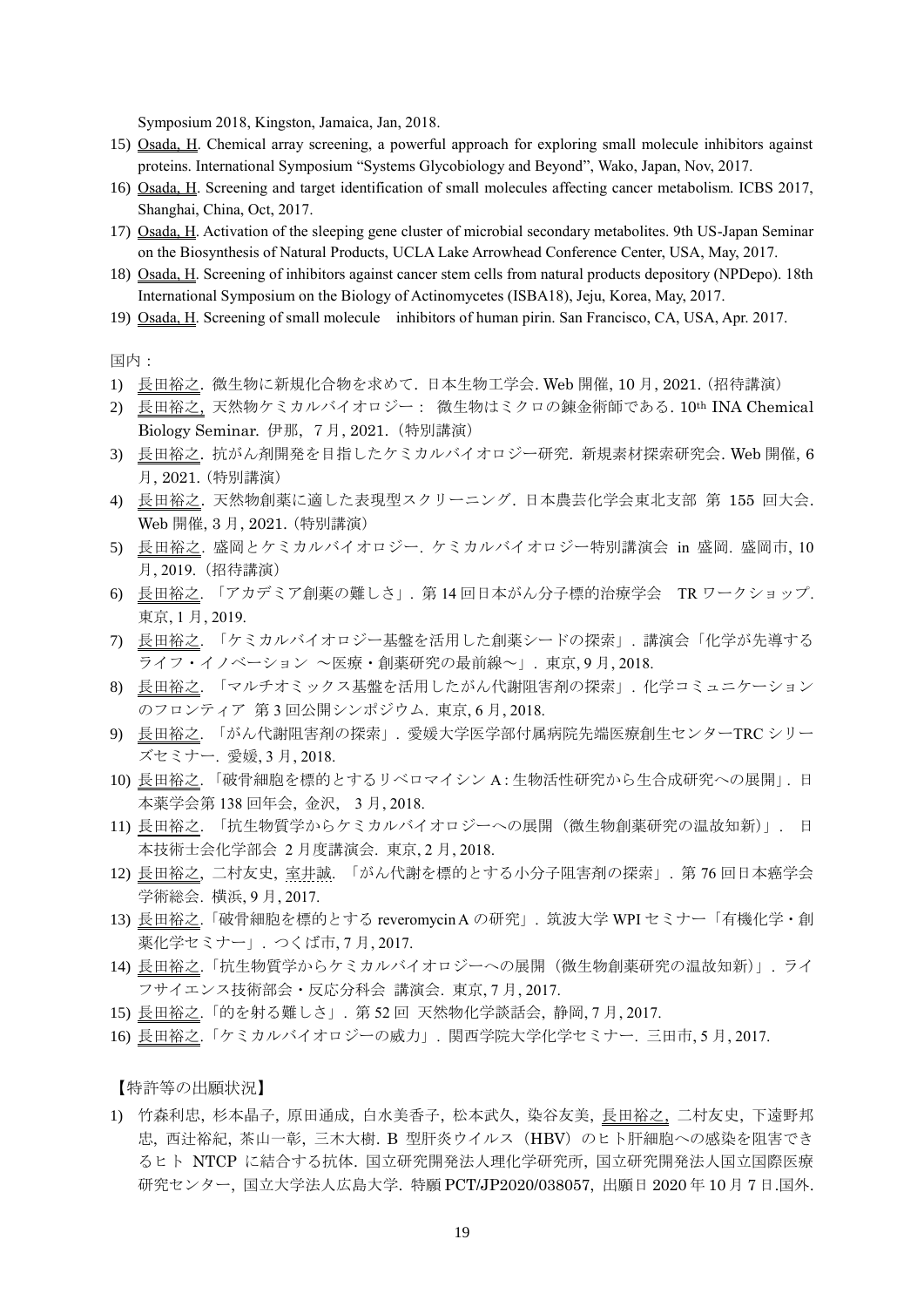- 2) 大矢禎一, 加藤大騎, 長田裕之, 平野弘之, 関水和久. 抗真菌剤のスクリーニング方法、及び、真菌 病原性発現阻害剤である抗真菌剤. 国立大学法人東京大学, 国立研究開発法人理化学研究所, 株式 会社ゲノム創薬研究所. 特開 2021-010306. 出願日 2019 年 7 月 4 日. 国内.
- 3) (理化学研究所) 竹森利忠, 杉本晶子, 原田通成, 白水美香子, 松本武久, 染谷友美, <u>長田裕之,</u> 二 村友史, (国立国際医療研究センター)下遠野邦忠, 西辻裕紀, (広島大学)茶山一彰、三木大樹. B 型肝炎ウイルス(HBV)のヒト肝細胞への感染を阻害できるヒト NTCP に結合し阻害する抗体. 国立研究開発法人理化学研究所, 国立研究開発法人国立国際医療研究センター, 国立大学法人広島 大学, PCT/JP2020/38057、特願 2019-184790, 出願日 2020 年 10 月 9 日. 国際.
- 4) 長田裕之, 本山高幸, 清水猛, 近藤恭光. イネいもち病防除薬剤. 国立研究開発法人理化学研究所. 特許 2019-48574(2019 年). 国内

#### 【報道記事】

- 1) 「がん細胞のフェロトーシスを増強する化合物を発見 -フェロトーシス抑制タンパク質 FSP1 に 対する新しい阻害剤ー」理研 HP.
	- URL: https://www.riken.jp/press/2022/20220209\_2/index.html
- 2) 「ミトコンドリア酵素の阻害剤による新しい抗がんメカニズムの発見―がん組織の特徴を利用し た新しいがん治療の可能性―」 AMED HP,

URL: https://www.amed.go.jp/news/release\_20211208-02.html

3) 「植物の免疫応答を抑制する化合物を発見-植物免疫応答を解明するための新たなツール-」, 岡 山大学 HP,

URL: https://www.okayama-u.ac.jp/tp/release/release\_id903.html

4) 「40 年来の謎 ビタミン D ラクトンの役割は脂肪酸代謝の抑制だった〜冬眠の準備を促すか〜」, 東京農工大学 HP,

URL: https://www.tuat.ac.jp/outline/disclosure/pressrelease/2021/20210922\_01.html

- 5) 「天然物が持つ鏡像異性な環状骨格を作り分ける 2 つの酵素の反応機構を解明」, 鳥取大学 HP, URL: https://www.tottori-u.ac.jp/secure/18745/press\_release.pdf
- 6) 「ホルモン療法が効かない前立腺がん・乳がんへの新しい治療薬候補の発見」, 東京都健康長寿医 療センター研究所 HP,

URL: https://www.tmghig.jp/research/release/2021/0519.html

- 7) 「遺伝子資源を化合物資源へ -生合成遺伝子の異種発現による安定生産で実現-」, 理化学研究 所 HP URL:https://www.riken.jp/press/2020/20201215\_1/index.html
- 8) 「機能低下したミトコンドリアを活性化させる化合物 一解糖系酵素ホスホフルクトキナーゼ阻 害剤とその新活性の発見-」, 理化学研究所 HP URL:https://www.riken.jp/press/2020/20201110\_1/
- 9) 「かび毒を作るメカニズムーテヌアゾン酸生合成酵素の立体構造解明に成功ー」, 理化学研究所 HP URL:https://www.riken.jp/press/2020/20201027\_3/index.html
- 10) 「天然化合物の生産を増強する小分子 -二次代謝物生産を増強するβカルボリン作用機構の解明 -」, 理化学研究所 HP, URL:https://www.riken.jp/press/2020/20200911\_3/index.html
- 11) 「農薬が害虫だけでなく有機汚染物質からも作物を守る -ウリ科作物で実証 -」, 神戸大学 HP, URL:https://www.kobe-u.ac.jp/research\_at\_kobe/NEWS/news/2020\_07\_27\_01.html
- 12) 「植物の耐塩性を強化する化合物を新たに発見 -農作物を塩害に強くする肥料や農薬の開発に 貢献-」, 理化学研究所 HP, URL:https://www.riken.jp/press/2020/20200526\_1/index.html
- 13) 「化合物と結合する標的タンパク質探索、理研が新手法構築」, 科学新聞, 2019. 12. 13.
- 14) 「理研と微化研、化合物の結合蛋白質を熱安定性で網羅的に探す方法を構築」, 日経バイオテク ONLINE, 2019. 12. 9.
- 15) 「抗がん活性化合物 標的たんぱく質同定 理研など、新手法開発」, 化学工業日報, 2019. 12. 9.
- 16) 「化合物結合たんぱく質 理研、探索手法を開発 がん治療薬など研究促す」, 日刊工業新聞, 2019. 12. 6.
- 17) 「かびの二次代謝活性化 −ネクトリアピロン類の生合成遺伝子を同定−」, 理化学研究所、プレス